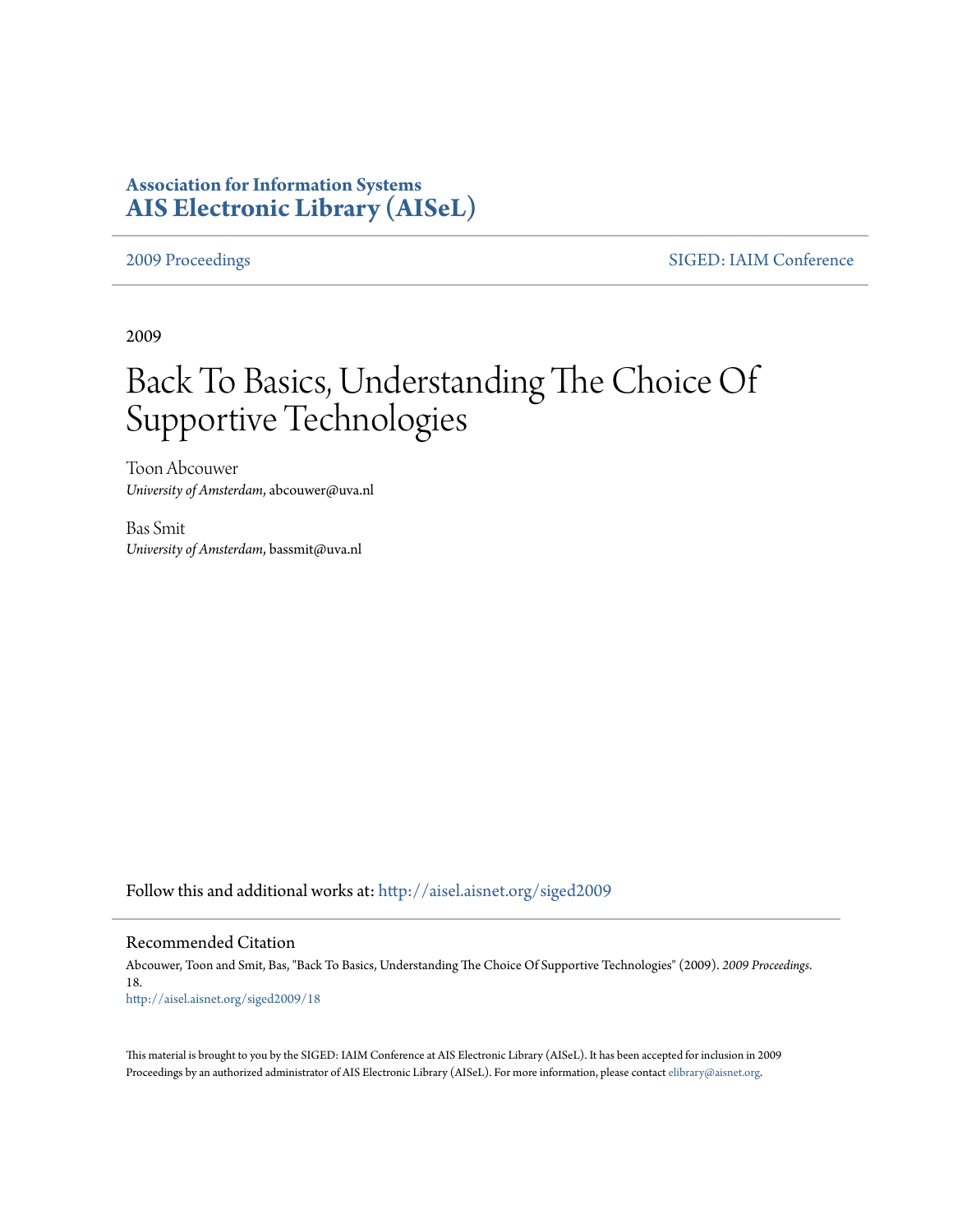### **BACK TO BASICS, UNDERSTANDING THE CHOICE OF SUPPORTIVE TECHNOLOGIES**

Toon Abcouwer Business Studies University of Amsterdam [abcouwer@uva.nl](mailto:abcouwer@uva.nl)

Bas Smit Business Studies University of Amsterdam [bassmit@uva.nl](mailto:bassmit@uva.nl)

#### **Abstract:**

In this paper we attempt to break down the barrier of choosing a supportive technology for learning. We try to simplify the process by reducing it to a set of elementary steps. A perfect fit is difficult to achieve, in part due to the multitude of subjective interpretations. Having an in depth understanding in the different elements involved in choosing a appropriate technology, will make the decision process easier.

We propose to evaluate both the technologies and courses on basis of a rating on characteristics. This forms the basis for the matching. The closer the match, the more likely the technology will be appropriate.

**Keywords**: behaviorism, cognitivism, social constructivism, connectivism, learning systems, e-learning, supportive technology

#### **I. Introduction**

The last few years there has been an explosion of online technologies, many of which can be applied to learning situations. Especially in the web 2.0 approach, students are getting accustomed to easily adaptable environments, in which data/information can be easily shared and re-used. As a result students are accustomed to different ways of learning. Consequently choosing a supportive technology has become increasingly difficult. The 'right' choice is dependent on the teaching style and the learning style, as well as on choices made by the teacher. We attempt to break down this complex choice into easily understandable elements on which it is possible to make a balanced choice. This will give the educators the possibility to understand the elements on which different choices are based, while also showing that 'one size doesn't fit all'.

After previous articles (Abcouwer et al. 2006; Abcouwer et al. 2007; Abcouwer et al. 2008; Abcouwer et al. 2004) - we've realized that a more in depth understanding of the choosing process is needed. Therefore we proceeded along in theory well established lines, and went on to analyze the elements on which choices are based. It will be up to the teacher to evaluate which elements are more important than others. Or perhaps whether certain combinations can be made between choosing a learning technology and a mash-up.

Building upon earlier research we came to the conclusion that the elements of the choice need to be made more transparent. In this article we introduce a method for meeting the educational requirement for a Computer Supported Learning Environment (CSLE)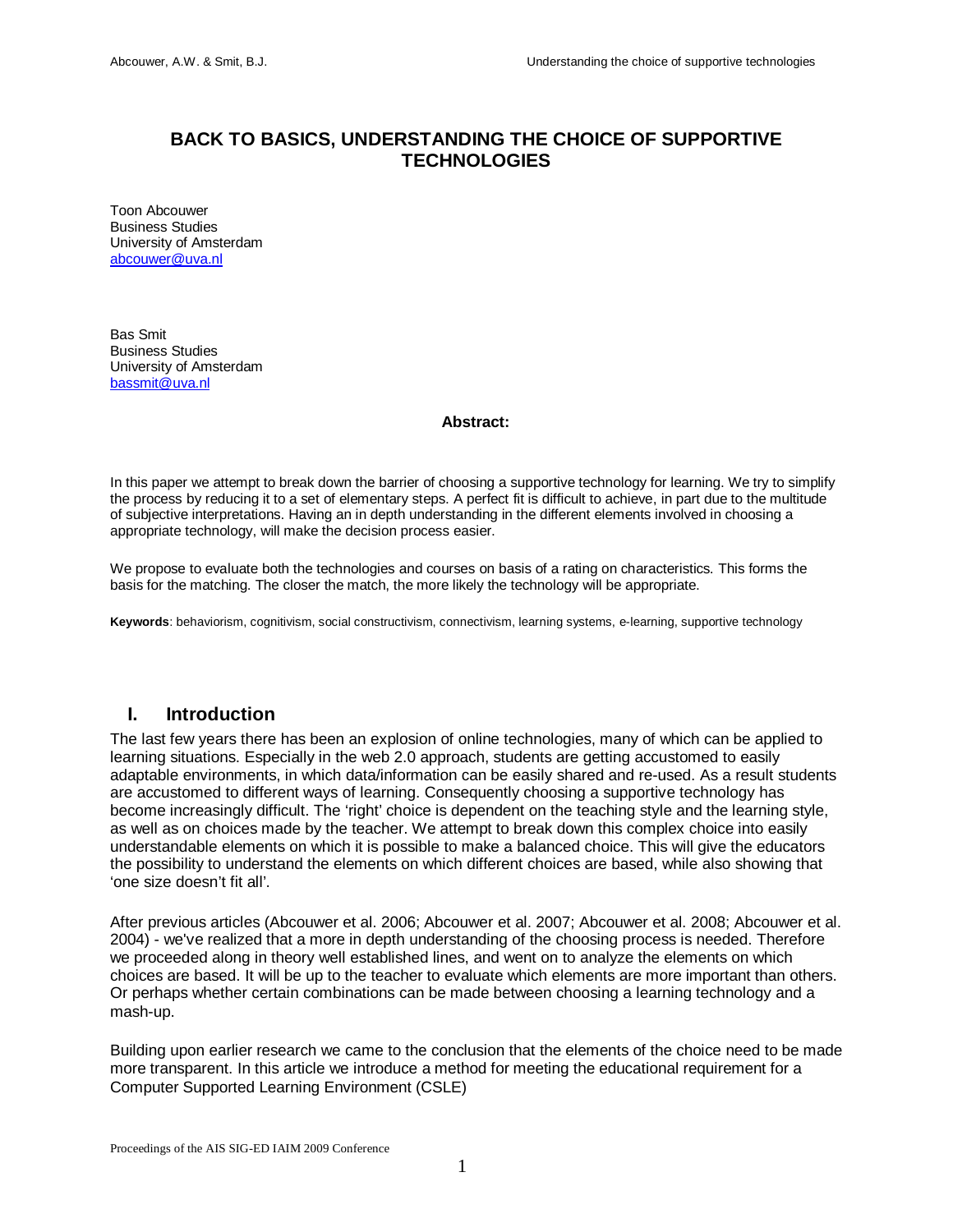### **II. Positioning the research**

As Coopman notes, the increasing use of Blackboard doesn't make life easier for a teacher in modern society. Finding a fit between technology and instructors goals isn't a straight forward process. As Coopman states: "the aims of Blackboard administrators and management likely conflict with many instructors goals. Although Blackboard designers structure the course platform for efficiency and profit, instructors and students need a course environment optimized for learning and performative teaching." (Coopman 2009 p.8)

As mentioned before, the number of available technologies is overwhelming as is the number of abbreviations to denote them. In literature you find terms like Learning content management systems (LCMS), Virtual Learning Environment (VLE), Learning Management System (LMS) and E-learning Environment (ELE).

In this paper we have selected a representative variety of these technologies and we will refer to them as Computer Supported Learning Environments (CSLE). Our focus is on finding a practical match between courses and CSLEs. We try to surface the elements of choice which are most important in deciding the technology best suited.

#### *Overview of selected CSLEs*

In order to accurately select a learning technology we will need to have scored as many as possible.

Before we come to decide which technologies to look at, it's important to note that we will just be looking at the link between the technology and learning approaches. As a consequence we are not looking at important issues such as for instance management functionality. For the purpose of this article we selected a number of technologies to be able to test our method. Since most LMS'es have been designed with one or more specific learning approaches in mind, we clearly have to look at other forms of collaborative technologies which are applicable in a learning context.

We are not exhaustively scoring all available technologies, but have selected a list of nine representative technologies which are listed below. We did try to have as much diversity as possible.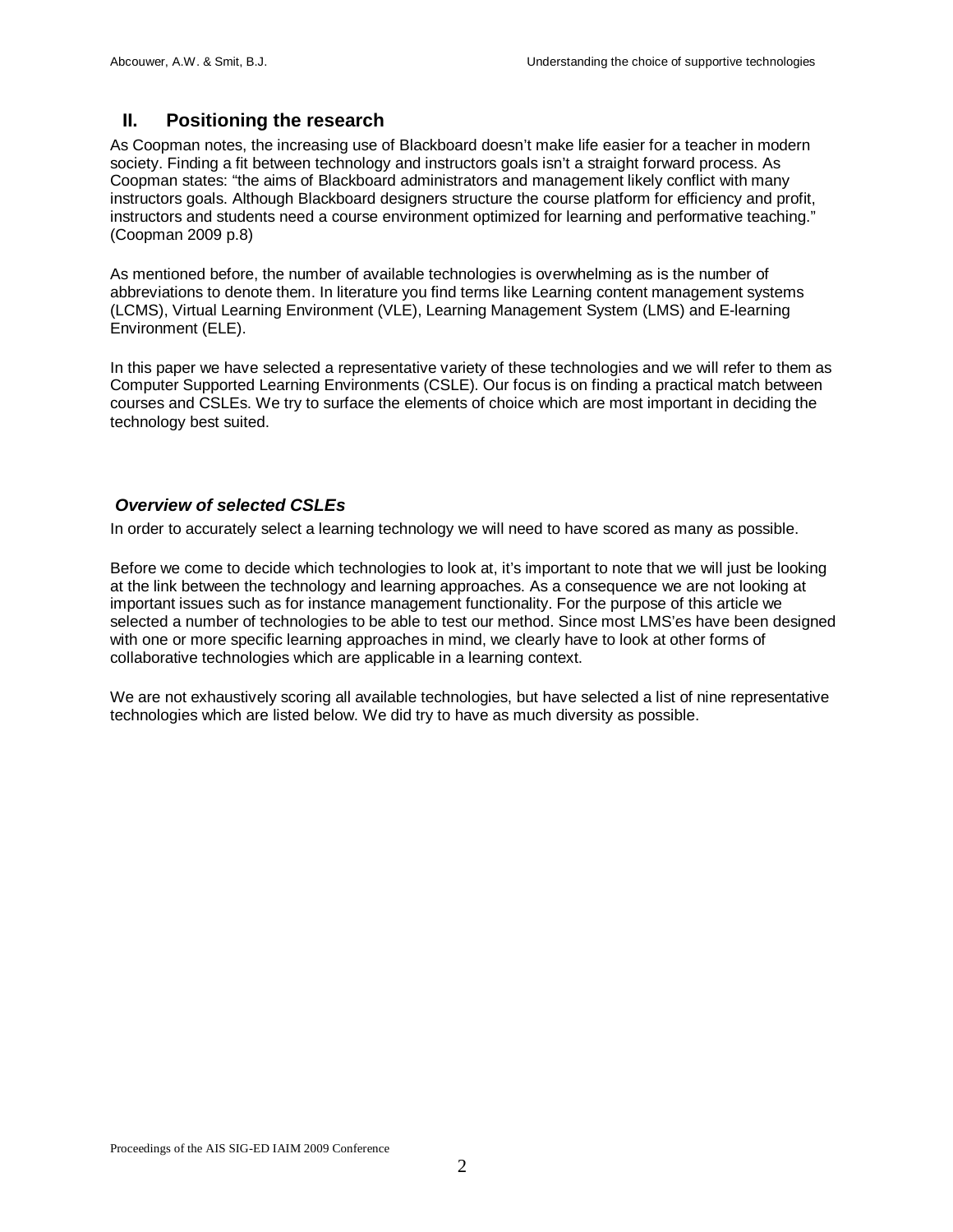In table 1 we list the selected technologies. In a next phase we will need to expand this list.

|                       | Blackboard   Traditional LMS, with a very strict teacher student division. Mainly intended<br>to be used for teachers to give information and keeping track of scores.                                                                                                                                                                                                                        |
|-----------------------|-----------------------------------------------------------------------------------------------------------------------------------------------------------------------------------------------------------------------------------------------------------------------------------------------------------------------------------------------------------------------------------------------|
| MediaWiki             | Mainly used as a wiki, large collection of web-pages easily editable by it's<br>users.                                                                                                                                                                                                                                                                                                        |
| QuickPlace<br>/Quickr | Groupware collaboration environment, can host several different types of<br>group cooperation's. Not a traditional LMS, but has good features for<br>collaboration, especially on a more interactive level. Also strong on security.                                                                                                                                                          |
| Moodle                | An open-source learning CMS, or VLE. Aimed to be a complete LMS, similar to<br>Blackboard. However as a result of the open-source nature can be easily<br>extended using modules to include for instance a multitude of collaborative<br>functions (as part of the social constructivist tradition)                                                                                           |
| <b>Dokeos</b>         | LMS in the tradition of Blackboard. However Dokeos has some differences,<br>especially in ease of use. It can create online content from existing<br>powerpoints. Also features video-conferencing and online coaching. To enable<br>a more one-on-one assistance of the student.                                                                                                             |
| Sakai                 | Positioned as an enterprise ready collaboration and courseware platform, is<br>aims to provide a full suite of tools both for teacher and student. Including<br>portfolio and library tools. Again the open-source approach has led to huge<br>library of extension and additions.                                                                                                            |
| Sharepoint            | Not a learning environment, but purely a tool for collaborating and sharing<br>information and files within a group. Nowadays often made available as a part<br>of the main installations of the windows servers. Biggest advantage is easy<br>sharing of (office-) documents, and included meta-data. Tightly integrated<br>with windows and MS-Office. Features version-management as well. |
| ATutor                | Also an open-source learning CMS. Could be seen as a modernized Blackboard<br>with additional features and extension in so-called modules. Specifically there<br>is a more modern interface, as well as greater adaptability. This can be<br>achieved through themes and modules. Last but not least it's one of the few<br>that actually feature social networking capabilities.             |
| <b>OLAT</b>           | Online Learning and training. Despite it's long history it's utilizing<br>AJAX/Web2.0 technology to make it more user friendly. Main focus is still<br>course oriented.                                                                                                                                                                                                                       |

#### **Tabel 1 The technologies**

#### *Table of characteristics*

In this article, we will use a characterization as proposed by Abcouwer & Smit (Abcouwer et al. 2007), Abcouwer & Abcouwer (Abcouwer et al. 2006) and Van der Goot (Goot van der 2004). For a more thorough description of these characteristics we refer to aforementioned literature. Here we give a very short description of the categories. In table 2 we summarize the learning approaches along the lines of this categorization.

#### **Knowledge creation**

"Is knowledge objective or subjective" or "is there a relation between knowledge and context" are questions that differentiate the learning approaches (Bartlett et al. 2007). It makes that a difference has to be made between learning and teaching (Cole et al. 2004).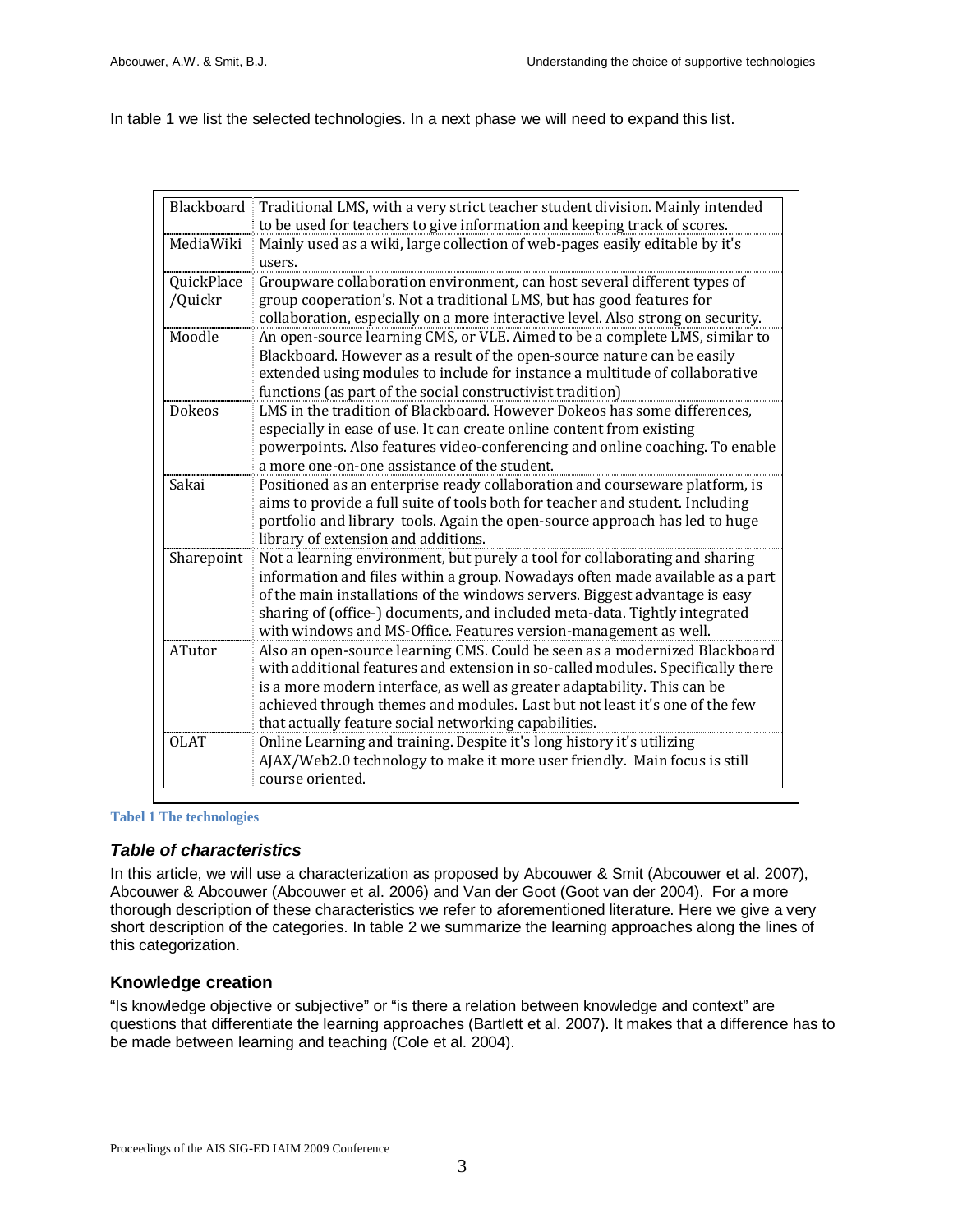#### **Communication and Feedback**

Whether or not making knowledge explicit and allow student to evaluate is an important difference in the learning approaches (Bartlett et al. 2007). Collaboration means communication and discussion (Emst 2002).

#### **Learning context**

A learning context has to be created to enable the learning process (Emst 2002). Learning *from whole to part* versus *from part to whole* indicates the differences that exist between learning approaches (Jonassen et al. 1998).

#### **Own responsibility and reflection**

This characteristic includes the state whether or not the student should be given *own responsibility* for his own learning process. *Reflection* is an integral part of this responsibility and therefore assigned to either the teacher or the student(Sorensen 1999; VanLehn et al. 1993).

#### **Multiple Intelligence**

Learning approaches appeal to intelligences in different ways, as proposed by the multiple intelligence theory (Armstrong 1994; Checkley 1997; Gardner 1993; Gardner 1999).

#### **Motivation of the student**

Is the student intrinsically motivated or extrinsic, i.e. does the teacher play an active role in motivating the student? Or are mechanisms like adaptive self-efficacy and competence beliefs what motivates the students? (Dörnyei 2000; Pintrich 2003).

#### **Role division**

Two roles in the learning process need to be assigned: (1) transferring knowledge to the student and (2) being responsible that the student is making enough progress (Emst 2002).

In table 2, we characterize the different learning approaches using the described categorization.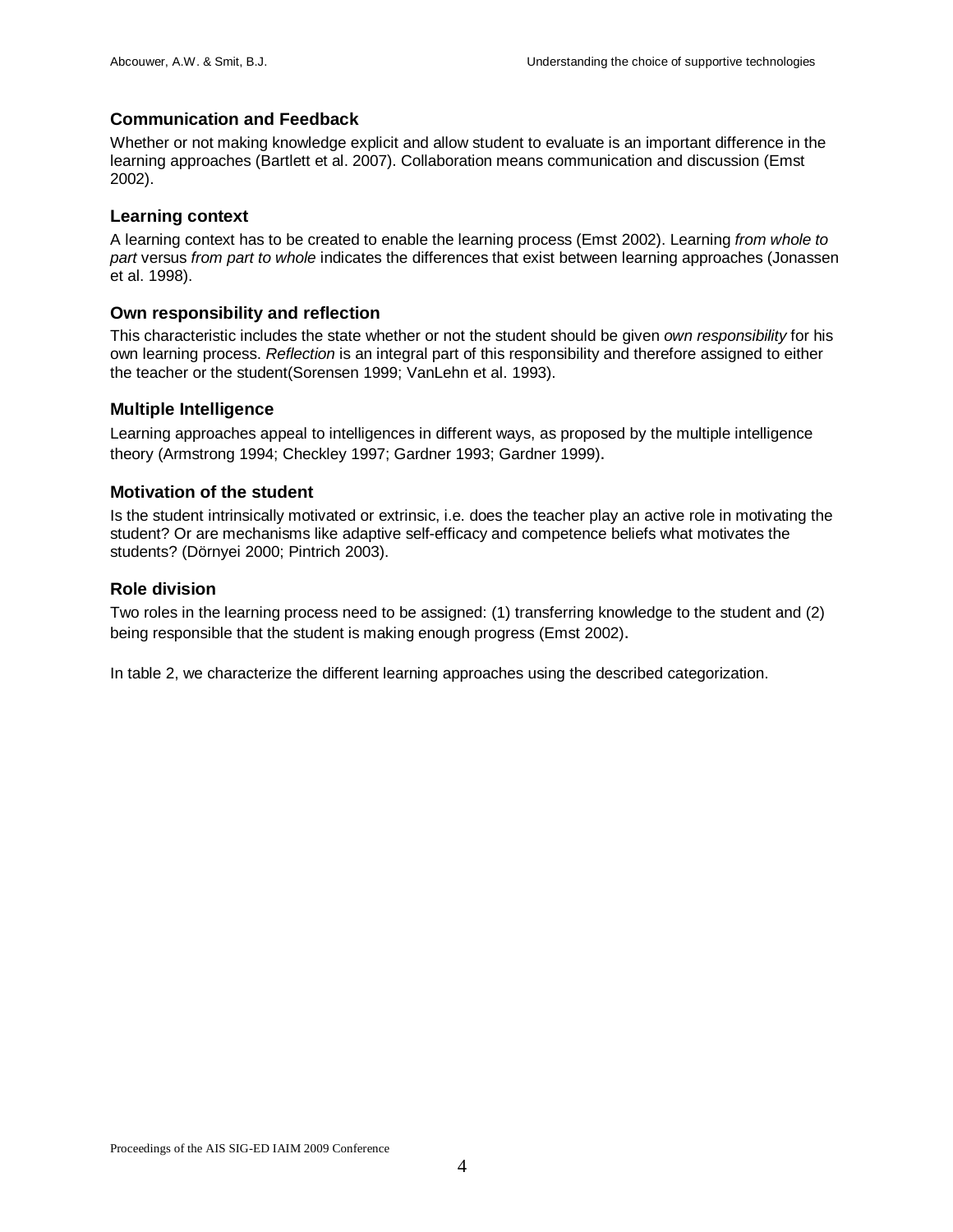|                                   | Behaviorism                                                                                                                                                                               | Cognitive                                                                                                                                                                        | Social Constructivism                                                                                                                                                                                                   | Connectivism                                                                                                                     |
|-----------------------------------|-------------------------------------------------------------------------------------------------------------------------------------------------------------------------------------------|----------------------------------------------------------------------------------------------------------------------------------------------------------------------------------|-------------------------------------------------------------------------------------------------------------------------------------------------------------------------------------------------------------------------|----------------------------------------------------------------------------------------------------------------------------------|
| Knowledge creation                | Focus on internalization of objective<br>knowledge<br>Teacher guided learning<br>Use of objective knowledge is determined<br>by the learning process                                      | Objective knowledge, knowledge<br>scheme's<br>Knowledge absorption<br>Teaching<br>Knowledge has an absolute value<br>Knowledge areas are independent / not<br>connected          | Subjective knowledge<br>Knowledge is influenced by culture,<br>context, environment<br>(self guided) learning<br>Knowledge determined by its context                                                                    | Rests in diversity of opinions<br>Group guided learning<br>Complete knowledge cannot exist<br>in one single person               |
| Communication and feedback        | Teacher stimulates the individual pupil<br>Communication focuses on the use of skills<br>Feedback is based on observed behavior<br>Fast feedback is essential for the learning<br>process | Learning is an individual activity<br>Communication is based on the<br>exchange of facts<br>Feedback and judgment uses absolute<br>measurements of operational learning<br>goals | You learn more in the group than on<br>your own<br>Aimed at individual learning processes<br>Feedback is based on individual<br>learning progress (learning delta) and<br>doesn't use an absolute scale of<br>knowledge | Cycle of knowledge development<br>Learning is not an internal,<br>individual activity<br>Feedback originates from the<br>network |
| Learning context                  | Teacher stimulates pupil<br>Guiding is based on behavior<br>Teacher sets learning goals                                                                                                   | Absolute division between teacher and<br>pupil<br>From part to whole<br>Knowledge is timeless<br>Learning goals are absolute                                                     | Meaningful situation<br>Aimed at construction and design<br>Broad development takes central stage<br>From whole to part<br>Learning for now                                                                             | No difference between student<br>and teacher<br>From whole to part and part to<br>whole<br>The process is the learning goal      |
| Own responsibility and reflection | Aimed at behavioral change<br>Monitoring progress by teacher<br>Focus on skills of pupil                                                                                                  | Limited own responsibility<br>Monitoring progress by teacher<br>Reflection is based on absolute<br>measures                                                                      | Student-follow-yourself approach<br>Self evaluation<br>Compare achievements with previous<br>achievements                                                                                                               | Self evaluation                                                                                                                  |
| Multiple intelligence             | Focus on a limited set of intelligences<br>based on the skills of the student                                                                                                             | Appeals to a limited set of intelligences<br>chosen by the teacher                                                                                                               | Appeals to multiple intelligences based<br>on personal preferences and interaction<br>with others                                                                                                                       | Appeals to multiple intelligences<br>based on personal preferences<br>and interaction with others                                |
| Motivation of the student         | Extrinsic                                                                                                                                                                                 | Extrinsic                                                                                                                                                                        | Intrinsic                                                                                                                                                                                                               | Intrinsic                                                                                                                        |
| Role division                     | Learning-master: teacher<br>Process-master: teacher                                                                                                                                       | Learning-master: teacher<br>Process-master: student                                                                                                                              | Learning-master: teacher/student<br>Process-master: teacher/student                                                                                                                                                     | Learning-master: student<br>Process-master: student                                                                              |

**Tabel 2 The characteristics**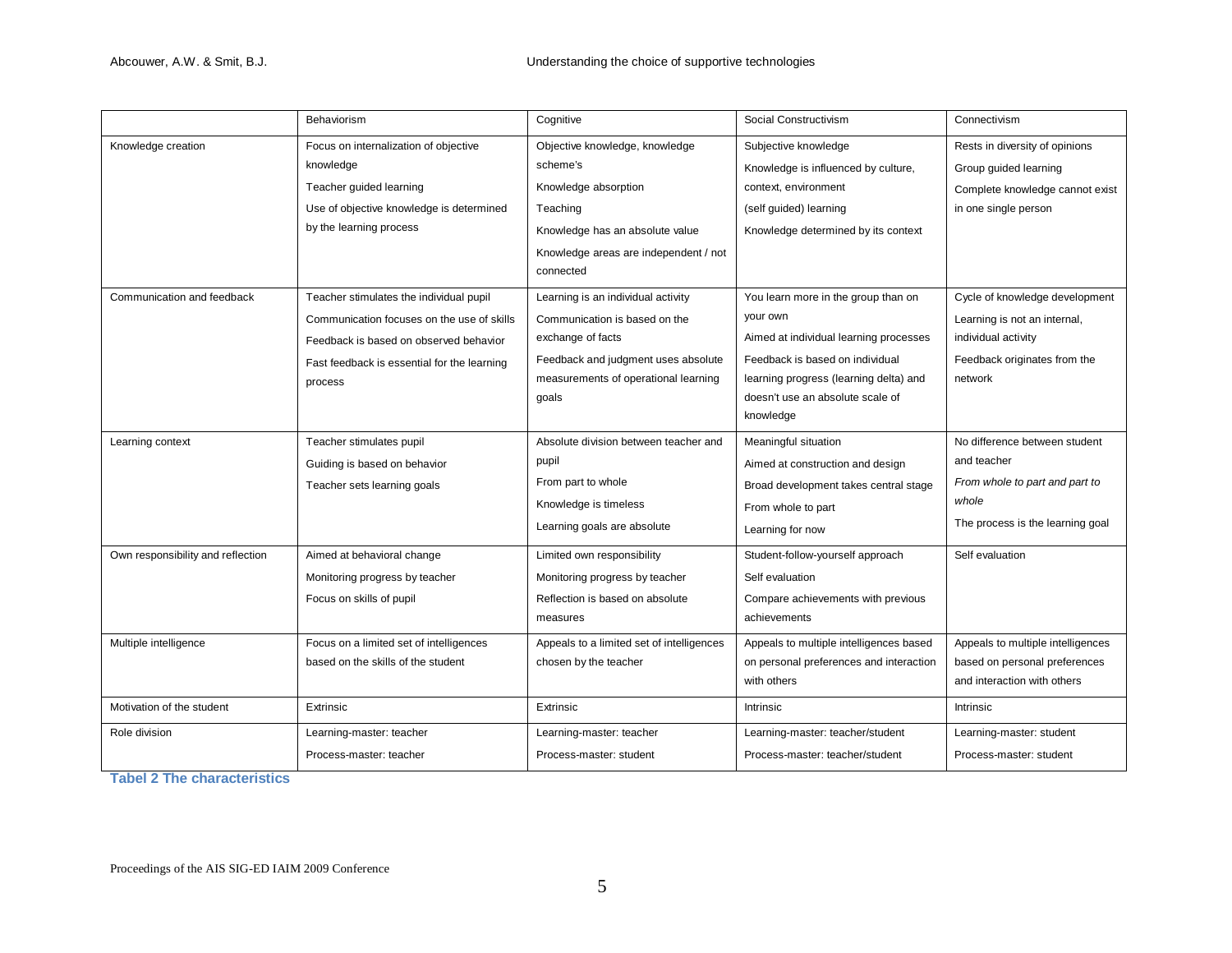#### **III. The method**

To be able to choose a specific CSLE we propose to split up the process into three phases. In the first phase we rate the different CSLEs using the characterization as described in the previous paragraph. Normally spoken this is a one-time exercise but it is necessary to go through the process to understand the meaning of it. In the second phase we propose to rate the course using the same characterization.

Using these two ratings we match the courses / technologies in phase three. The three phases will be discussed in more detail below.

#### *Rating Computer supported learning environments (CSLEs): techno-cube's*

Rating isn't a straight forward exercise. For example the open source systems can't be characterized as one single system, due to the fact that it is open source a lot of add-ons are available that enriches the functionality.

In our scoring we used the CSLEs as they are available. We tried to minimize the number of add-ons. However in cases where the technology has to be extended before it can be used, we've considered the most common implementations.

The scoring itself is also difficult because the characterization doesn't offer an absolute scale. It is always a subjective choice that has to be made whether a characterization fits, partially fit or doesn't fit at all.

To deal with this problem of subjectivity the researchers scored each CSLE individually. The final scores shown here are the result of a comparison of the individual scores. In cases where differences occurred we investigated further, to reach an judgement. This doesn't solve the objectivity/subjectivity issue entirely but can be seen as a first step to a more objective characterization of the different CSLEs. Ideally all available technologies should be scored and available for everybody to use. So that using this method will consist of evaluating the requirements/rates for a course and matching.

As an example, the scoring of one of the technologies – Blackboard, well known and often used - is illustrated below in four tables.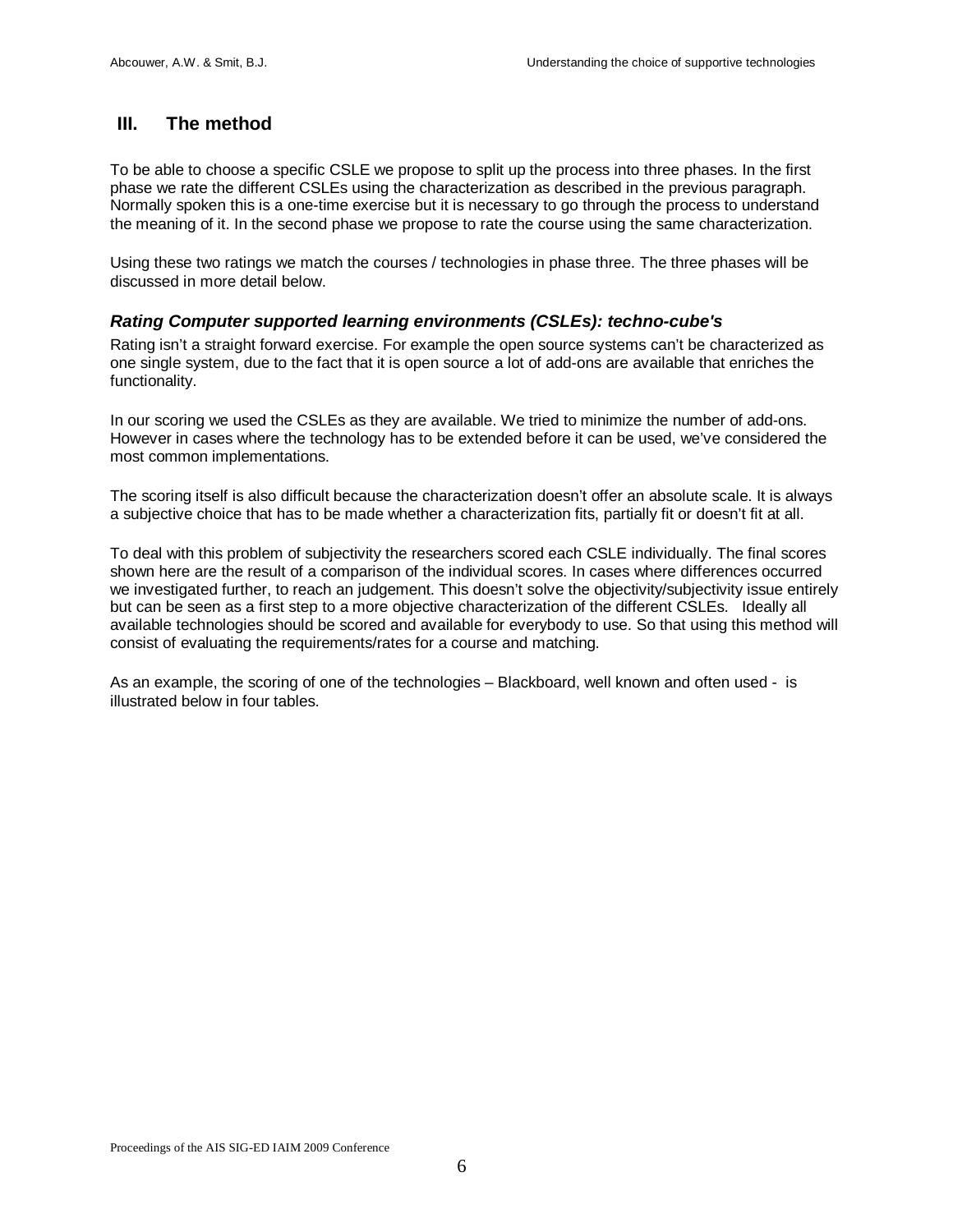|                | <b>Behaviorism</b>                                                                                                          |                |
|----------------|-----------------------------------------------------------------------------------------------------------------------------|----------------|
| Char.          | <b>Description</b>                                                                                                          |                |
| KC             | Focus on the internalization of objective knowledge                                                                         | $\overline{2}$ |
|                | Normally spoken it is the teacher who decides what material is placed in Blackboard                                         |                |
|                | Decision: The behaviorist approach to learning is highly supported by Blackboard.                                           |                |
| C & Fb         | Feedback to the student is one of the tasks of the teacher                                                                  | 1              |
|                | The focus is mainly on objective knowledge. It is not completely clear whether skills of the pupils are discussed           |                |
|                | Feedback is not only based on observed behavior, but merely focused on objective knowledge                                  |                |
|                | Blackboard facilitates fast feedback which is essential for the learning process                                            |                |
|                | Decision: The focus in Blackboard in not fully in line with the behaviorist view on communication and feedback              |                |
| Lc             | Organized around the Teacher - pupil relationship.                                                                          | $\overline{2}$ |
|                | Guiding in Blackboard is based on what the teachers sees from the pupil in terms of knowledge                               |                |
|                | In Blackboard it is the teacher who sets learning goals                                                                     |                |
|                | Decision: although guiding is not exactly in line with the behaviorist approach Blackboard fits quite well with it.         |                |
| <b>OR</b>      | Main focusing on change of knowledge, not on behavioral change                                                              | $\Omega$       |
| &Refl          | The role of the teacher in monitoring the progress of the student is not central in Blackboard. Blackboard facilitates the  |                |
|                | teacher in making knowledge available.                                                                                      |                |
|                | Blackboard doesn't focus on skills of pupil.                                                                                |                |
|                | Decision: The behaviorist approach to learning is not in line with Blackboard.                                              |                |
| MI             | The latest releases of Blackboard do facilitates the use of a growing differentiation in media. But this doesn't mean that  | 1              |
|                | different intelligences are stimulated. How students use these intelligences is not stimulated by the teacher.              |                |
|                | Decision: The behaviorist description of MI is only limited valid for Blackboard.                                           |                |
| Motiv          | In Blackboard the motivation of the student is extrinsic, teacher initiated.                                                | $\overline{2}$ |
|                | Decision: The Blackboard approach is in line with the behaviorist approach to learning                                      |                |
| <b>RoleDiv</b> | Learning-master: teacher                                                                                                    | $\overline{2}$ |
|                | Process-master: teacher                                                                                                     |                |
|                | Decision: Because the teacher is the person who is mainly responsible for the learning process in Blackboard this fits good |                |
|                | with this approach                                                                                                          |                |

**Tabel 3 Behaviorism**

|        | Cognitivism                                                                                                                                                                                                                                                                                                                                          |   |
|--------|------------------------------------------------------------------------------------------------------------------------------------------------------------------------------------------------------------------------------------------------------------------------------------------------------------------------------------------------------|---|
| Char.  | <b>Description</b>                                                                                                                                                                                                                                                                                                                                   |   |
| KC     | Objective knowledge, knowledge scheme's; Knowledge absorption; Teaching; Knowledge has an absolute value;<br>Knowledge areas are independent / not connected<br>All these characteristics fits well with Blackboard.<br>Decision: Blackboard fits well with the cognitive learning approach                                                          |   |
| C & Fb | Learning is an individual activity. In Blackboard only limited facilities are available for monitoring the learning process and<br>these facilities are focused on content not on process. This is well in line with the cognitive approach to communication<br>and feedback.<br>Decision: Blackboard fits well with the cognitive learning approach | 2 |
| Lc     | Absolute division between teacher and pupil; From part to whole; Knowledge is timeless; Learning goals are absolute<br>All these characteristics fits well with Blackboard.<br>Decision: Blackboard fits well with the cognitive learning approach                                                                                                   |   |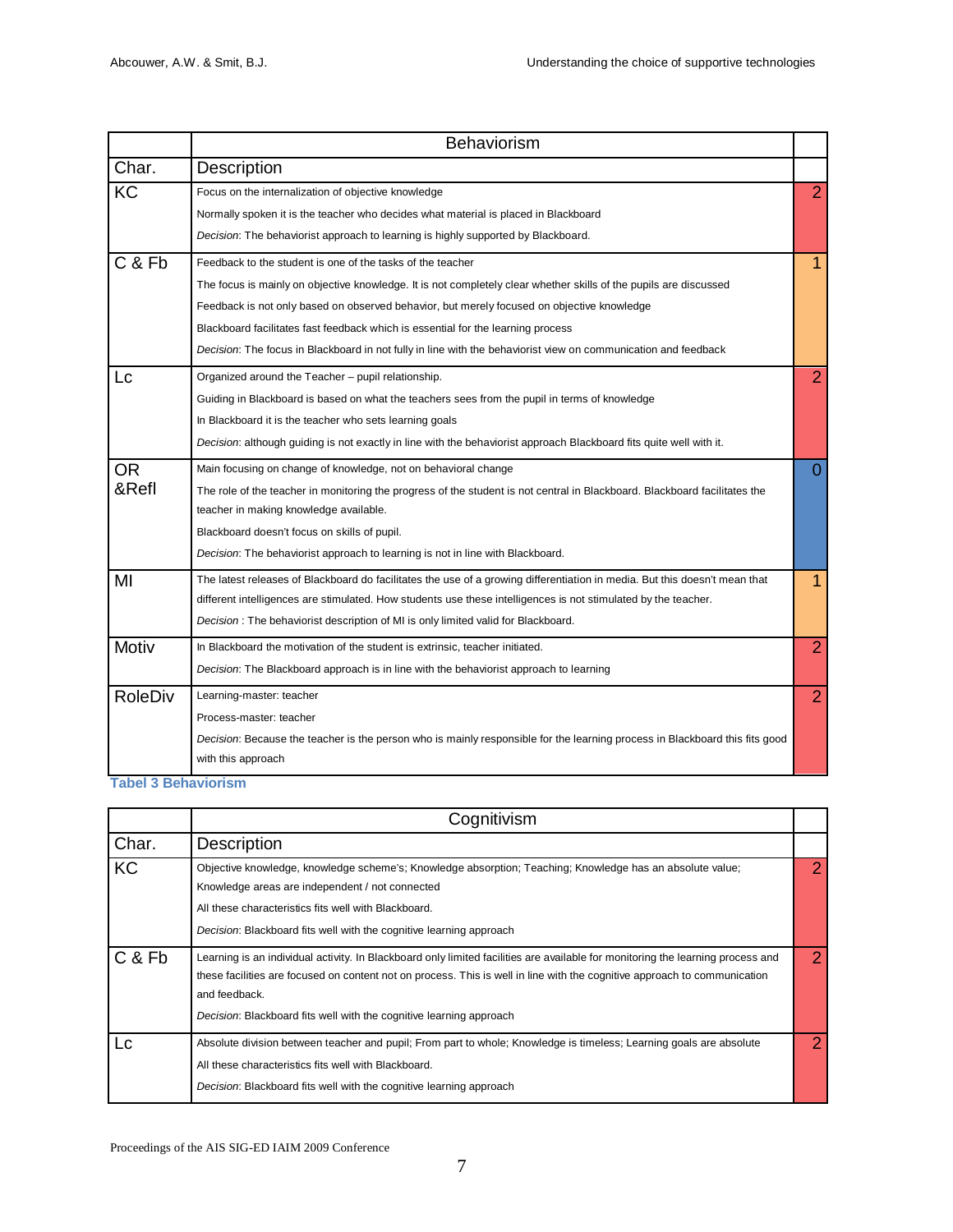| <b>OR</b>      | Limited own responsibility; Monitoring progress by teacher; Reflection is based on absolute measures              | 2              |
|----------------|-------------------------------------------------------------------------------------------------------------------|----------------|
| &Refl          | All these characteristics fits well with Blackboard.                                                              |                |
|                | Decision: Blackboard fits well with the cognitive learning approach                                               |                |
| MI             | Appeals to a limited set of intelligences chosen by the teacher                                                   | 2              |
|                | Especially the fact that the appeal on different intelligences matches good with common practice in a Blackboard  |                |
|                | environment.                                                                                                      |                |
|                | Decision: Blackboard fits well with the cognitive learning approach                                               |                |
| Motiv          | In Blackboard the motivation of the student is extrinsic, teacher initiated.                                      | 2              |
|                | Decision: The Blackboard approach is in line with the cognitive approach to learning                              |                |
| <b>RoleDiv</b> | Learning-master: teacher                                                                                          | $\overline{2}$ |
|                | Process-master: student                                                                                           |                |
|                | New releases of Blackboard facilitates in en growing manner the influence of the student in the learning process. |                |
|                | Decision: Blackboard fits well with the cognitive learning approach                                               |                |

#### **Tabel 4 Cognitivism**

|                    | <b>Social Constructivism</b>                                                                                                                                                                                                                                                                                                                                                                                                                                                                                                                                                                                                                                                                                                                                                                                                                                                                                                                                                                                                                                                                                                                                                                                                                      |                |  |  |  |  |  |
|--------------------|---------------------------------------------------------------------------------------------------------------------------------------------------------------------------------------------------------------------------------------------------------------------------------------------------------------------------------------------------------------------------------------------------------------------------------------------------------------------------------------------------------------------------------------------------------------------------------------------------------------------------------------------------------------------------------------------------------------------------------------------------------------------------------------------------------------------------------------------------------------------------------------------------------------------------------------------------------------------------------------------------------------------------------------------------------------------------------------------------------------------------------------------------------------------------------------------------------------------------------------------------|----------------|--|--|--|--|--|
| Char.              | Description                                                                                                                                                                                                                                                                                                                                                                                                                                                                                                                                                                                                                                                                                                                                                                                                                                                                                                                                                                                                                                                                                                                                                                                                                                       | <b>SC</b>      |  |  |  |  |  |
| KC                 | Subjective knowledge: not true for Blackboard, the basic idea is that the knowledge on Blackboard represents the "truth"<br>Knowledge is influenced by culture, context, environment: also not true in a Backboard environment. There is only limited<br>(self guided) learning<br>Knowledge determined by its context<br>Decision: There is no fit between Blackboard and the social constructivist approach to learning.                                                                                                                                                                                                                                                                                                                                                                                                                                                                                                                                                                                                                                                                                                                                                                                                                        | $\overline{0}$ |  |  |  |  |  |
| C & Fb             | You learn more in the group than on your own. Blackboard badly supports group learning.<br>Aimed at individual learning processes. This is what Blackboard facilitates. The focus in communication and feedback is in<br>the individual Student-Teacher relation.<br>Feedback is based on individual learning progress (learning delta) and doesn't use an absolute scale of knowledge.<br>Blackboard fits well with the first part of this issue but uses an absolute scale of knowledge.<br>Decision: The support of Blackboard on this issue is rather mixed. In our view the focus on group-learning and the<br>absence of an absolute scale of knowledge are the most important issues in this theme. It makes that our final decision<br>here is that there is no fit between Blackboard and the social constructivist way of learning.                                                                                                                                                                                                                                                                                                                                                                                                     | $\overline{0}$ |  |  |  |  |  |
| Lc                 | Meaningful situation: Based on the principal focus on knowledge a meaningful situation in which uncertainty and doubt are<br>central issues, Blackboard doesn't fit well with a learning context as meant in the social constructivist approach to learning.<br>Aimed at construction and design. Blackboards main focus is on absolute knowledge and facts. Not knowing which is the<br>basis for construction and design does not fit with Blackboard.<br>From whole to part. The social constructivist approach to learning starts often from a broad view on reality. Within this view<br>smaller solution are building blocks to solve problems. The focus in Blackboard is on courses and subject areas.<br>Combining these building blocks can be helpful to solve issues. In that respect Blackboard starts from a focus on the<br>subject areas. This doesn't fit with the social constructivist focus on problem solving (the meaningful situation). So: no fit.<br>Learning for now. This issue is related to the earlier remarks. The focus on generalized and objective knowledge makes<br>the difference, so also here: no fit.<br>Decision: There is no fit between Blackboard and the social constructivist approach to learning. | $\overline{0}$ |  |  |  |  |  |
| <b>OR</b><br>&Refl | Student-follow-yourself approach; Self evaluation; Compare achievements with previous achievements<br>It is quite clear that all these issues focus on the important role of the student. In Blackboard the role of the student is less<br>important compared with the role of the teacher.<br>Decision: There is no fit between Blackboard and the social constructivist approach to learning.                                                                                                                                                                                                                                                                                                                                                                                                                                                                                                                                                                                                                                                                                                                                                                                                                                                   | $\overline{0}$ |  |  |  |  |  |
| MI                 | Appeals to multiple intelligences based on personal preferences and interaction with others                                                                                                                                                                                                                                                                                                                                                                                                                                                                                                                                                                                                                                                                                                                                                                                                                                                                                                                                                                                                                                                                                                                                                       | $\overline{0}$ |  |  |  |  |  |

Proceedings of the AIS SIG-ED IAIM 2009 Conference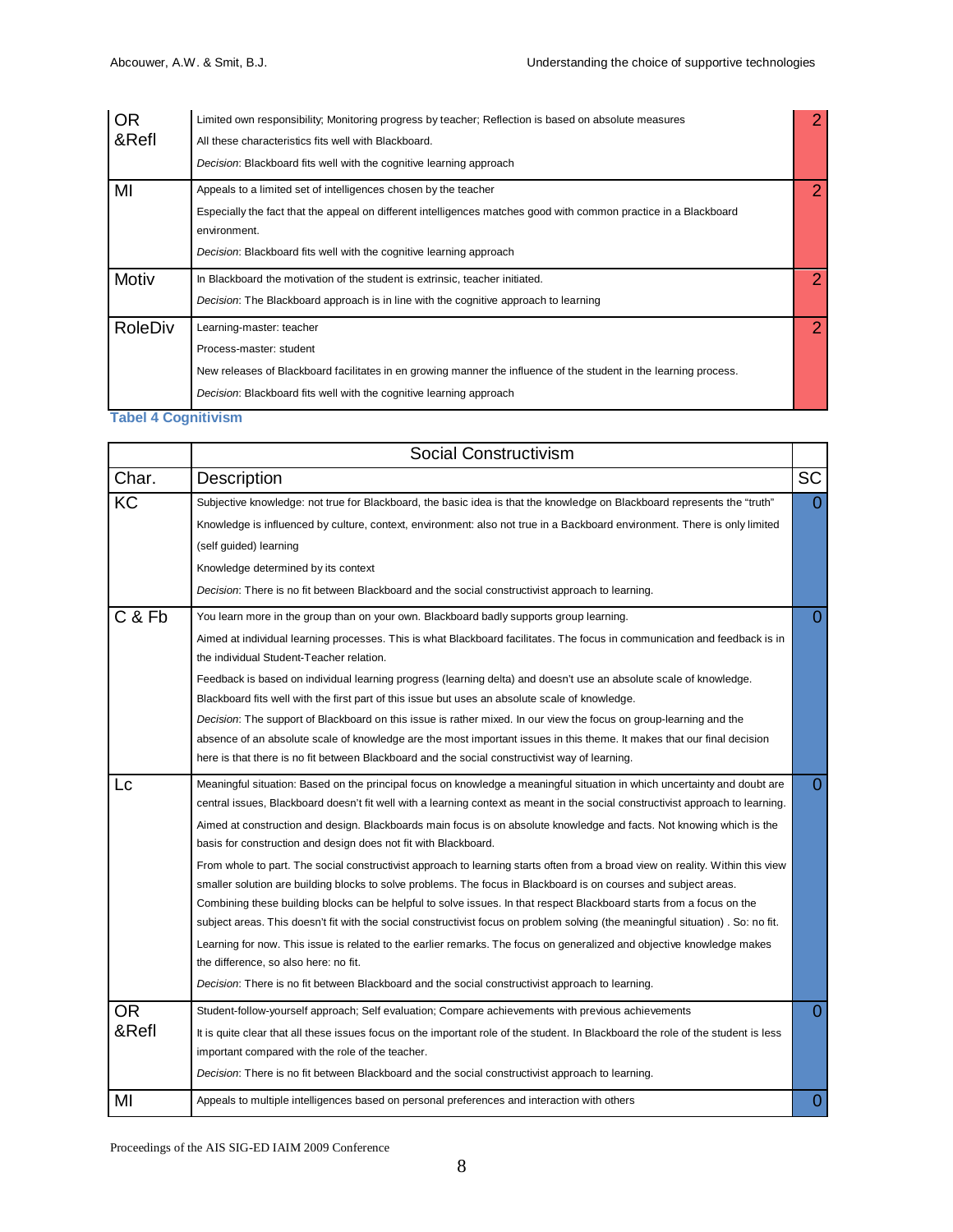|                | Here again, the focus on the student is crucial. Blackboard uses a different focus.                                           |  |
|----------------|-------------------------------------------------------------------------------------------------------------------------------|--|
|                | Decision: There is no fit between Blackboard and the social constructivist approach to learning.                              |  |
| Motiv          | Intrinsic. Motivation in Blackboard is mainly extrinsic.                                                                      |  |
|                | Decision: There is no fit between Blackboard and the social constructivist approach to learning.                              |  |
| <b>RoleDiv</b> | Learning-master: teacher/student                                                                                              |  |
|                | Process-master: teacher/student                                                                                               |  |
|                | Although in Blackboard the teacher plays the central role, in our view the social constructivist approach to learning doesn't |  |
|                | deny the important role of the teacher. We were in doubt on this issue. In an certain sense a balance between teacher and     |  |
|                | pupil is crucial. It makes that our final judgment is not a clear yes or no. Based on our doubt, the decision is:             |  |
|                | Decision: There is a limited fit on this issue with the Blackboard approach                                                   |  |

**Tabel 5 Social Constructivism**

|                | Connectivism                                                                                                            |          |
|----------------|-------------------------------------------------------------------------------------------------------------------------|----------|
| Char.          | Description                                                                                                             | Cn       |
| <b>KC</b>      | Rests in diversity of opinions; Group guided learning; Complete knowledge cannot exist in one single person             | 0        |
|                | Blackboard starts from the believe of absolute knowledge.                                                               |          |
|                | Decision: no fit                                                                                                        |          |
| C & Fb         | Cycle of knowledge development; Learning is not an internal, individual activity; Feedback originates from the network  | $\Omega$ |
|                | The Blackboard focus on the teacher student relation denies the learning role of the group.                             |          |
|                | Decision: no fit                                                                                                        |          |
| Lc             | No difference between student and teacher                                                                               | $\Omega$ |
|                | From whole to part and part to whole                                                                                    |          |
|                | The process is the learning goal                                                                                        |          |
|                | In the Blackboard worldview the teacher represents the knowledge (which is true). Unvertainty doesn't play a role here. |          |
|                | Decision: no fit                                                                                                        |          |
| <b>OR</b>      | Self evaluation                                                                                                         | $\Omega$ |
| &Refl          | According to Blackboard knowledge has an absolute measure. So - to put it boldly - self evaluation is ridiculous.       |          |
|                | Decision: no fit                                                                                                        |          |
| MI             | Appeals to multiple intelligences based on personal preferences and interaction with others                             | $\Omega$ |
|                | See above.                                                                                                              |          |
|                | Decision: no fit                                                                                                        |          |
| Motiv          | Intrinsic                                                                                                               | $\Omega$ |
|                | Decision: no fit                                                                                                        |          |
| <b>RoleDiv</b> | Learning-master: student                                                                                                | $\Omega$ |
|                | Process-master: student                                                                                                 |          |
|                | According to Blackboard the student doesn't play a leading role.                                                        |          |
|                | Decision: no fit                                                                                                        |          |
|                |                                                                                                                         |          |

**Tabel 6 Connectivism**

It is clear that rating isn't an exact science. On certain issues the rates are debatable. On this moment the scores are only based on the input of the two researchers in this project. In our view further research on this scoring process is an absolute necessity. A clear-cut questionnaire would help in making the process of scoring more transparent.

The results of this analysis can be put together in a simple matrix. We call this matrix the Techno-cube. For Blackboard this cube is represented in figure 1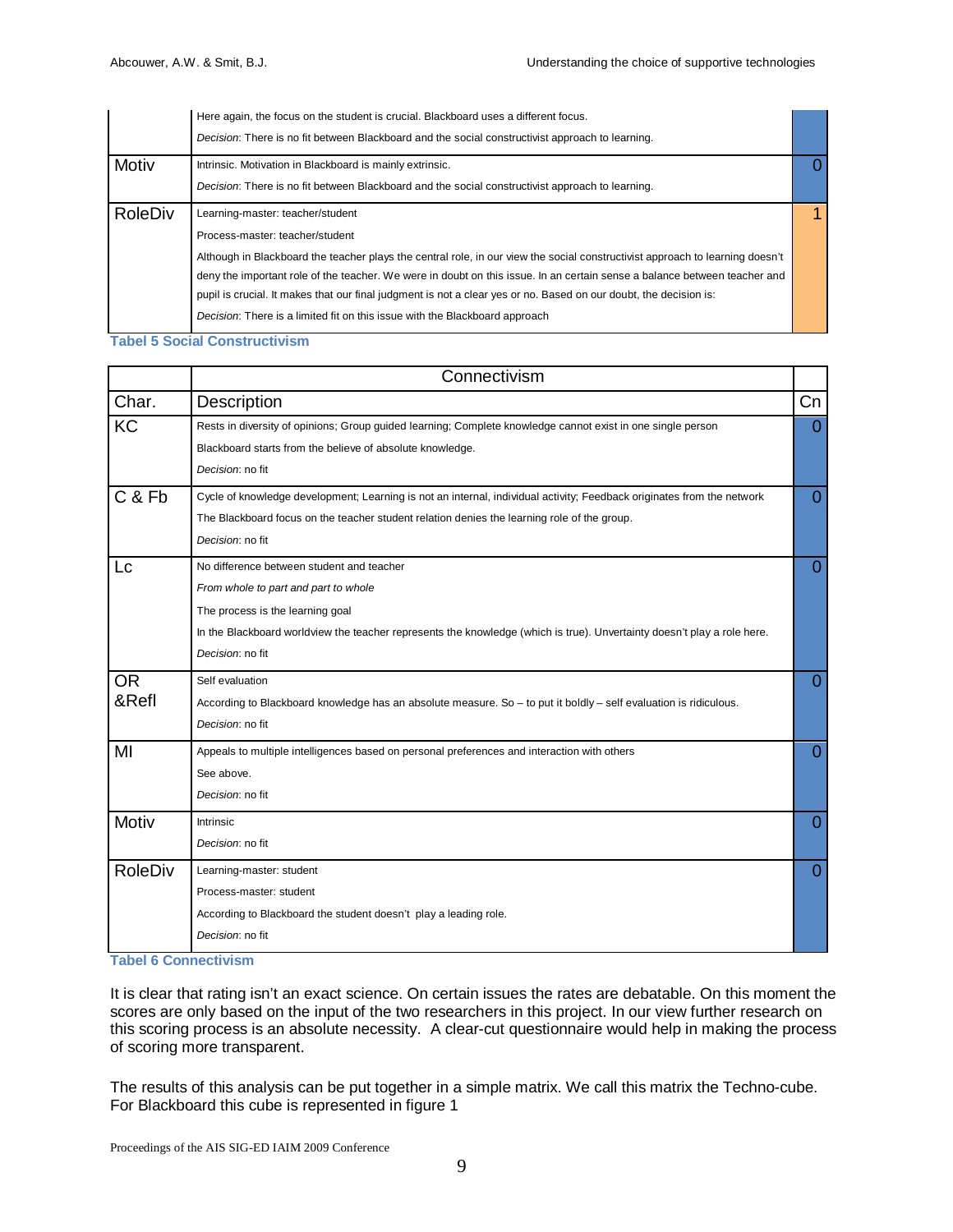| Blackboard     |                |                |       |   |
|----------------|----------------|----------------|-------|---|
| Char.          | B              | $\overline{C}$ | SC Cn |   |
| <b>KC</b>      | $\overline{2}$ | $\overline{2}$ | 0     | Ŋ |
| C & Fb         |                | $\overline{2}$ | Ω     | በ |
| Lc             | $\overline{2}$ | $\overline{2}$ | 0     | በ |
| OR & Refl      | ი              | $\overline{2}$ | 0     | በ |
| MI             |                | $\overline{2}$ | 0     | በ |
| Motiv          | $\overline{2}$ | $\overline{2}$ | 0     | በ |
| <b>RoleDiv</b> | 2              | ♦              | 1     | ٦ |

## **Figure 1**

Using the same method we scored the other technologies. The results of this scoring is represented in figure 2





The thus developed representations will be used in matching.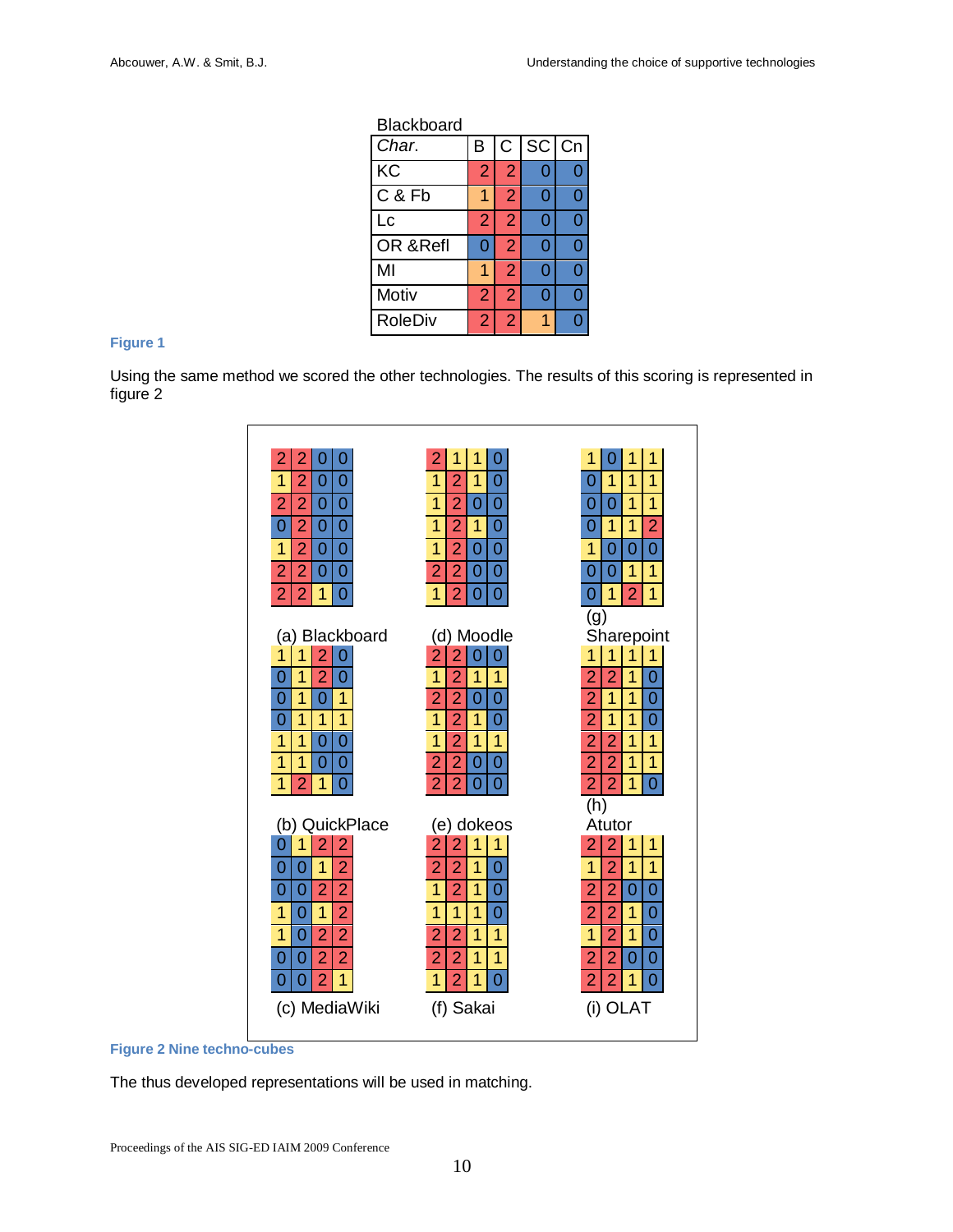#### *Scoring the courses: course-cube's*

Now that we have scored the CSLEs we need to score the different courses to be able to evaluate this method. For many faculty their main approach to teaching is focused on knowledge transfer. Due to the new opportunities offered by modern CSLEs a renewed focus on teaching may emerge. The process of scoring is based on the principal insight of the faculty in the combination of student-learning and faculty teaching. Also this scoring is likely to be subjective. Both, for helping the faculty and to make the results of the scoring transparent and comparable for research purposes, we are currently developing a standard questionnaire. For the sake of this article we have scored the courses manually, much in the same way as the scoring of the technologies.

It appeared to be another risk in this scoring process that a faculty doesn't make a clear choice but rather takes a 'have-it-all' approach. To prevent this we set a maximum score of five<sup>[1](#page-11-0)</sup>. This ensures that real choices have to be made. Part of the fine-tuning and operationalization of this research will be to formalize the questionnaire and to structure the scoring process.

The courses were scored along the same table of characteristics that we used for scoring the CSLEs. The results of this scoring was also represented visually in a cube. See an example of one of our courses in figure 3. The representation of the scoring of the courses leads to the so called course cubes. After having done this the next step is matching the technologies with the courses.

#### *Method of choosing*

The method of matching a course to a specific CSLE is not an easy one. And if there's no perfect match, we can easily see on which area there would be a discrepancy. This is due to the fact that different characteristics may be of different importance for the specific course. We identified three methods of choosing.

#### 1. **Arithmetic choice**

In this approach a straight forward calculation will be made. Compare every box in the matrix. Subtract every value in the course matrix from the corresponding box in the CSLE matrices. Summarize the absolute value of the subtractions. The higher the score the worse the fit between the technology and the course. If the summarized value is 0 (zero) there is a perfect fit.

#### 2. **Weighted arithmetic choice**

In this approach the importance of the different characteristics are taken into account. To be able to score in this process of choosing, the faculty will have to indentify the importance of the different characteristics. A three value scale will be used. (Important, somewhat important, not important). During the process of comparing the same calculation has to be made. The results of the subtraction will be multiplied with the importance factor (important  $= 1$ , less important  $= 0.5$ , not important = 0) and the results of the calculations will be summarized again. Here the same conclusion can be drawn. The higher the score the worse the fit. Using this approach the delusive fits are expelled.

This approach and the first one are adapted from Parker (Parker et al. 1989)

#### 3. **Visual matching and face validity**

Both aforementioned methods of validating suggest that the process of choosing can be approached mathematically. It is hardly possible to prove the outcomes of these processes. This is based on the partially subjective way of scoring both the CSLEs as the courses. This made us look for a different method of matching in literature. The method of visual matching combined with that of face validity appears to be a psossible approach for choosing.

Visual matching is used as a method of learning for children with a disability (Kelly et al. 1998) and with autistic children (Mitchell 1997). We are using this technique based on our belief that our subconscious is well able to match patterns. By using the shaded boxes people are able to identify the best matches without the need for scientific proof.

Originated from the research field of simulation, the concept of face validity (Banks et al. 1984;

<span id="page-11-0"></span> $1<sup>1</sup>$  2 = important, 1 = less important, 0 = not important

Proceedings of the AIS SIG-ED IAIM 2009 Conference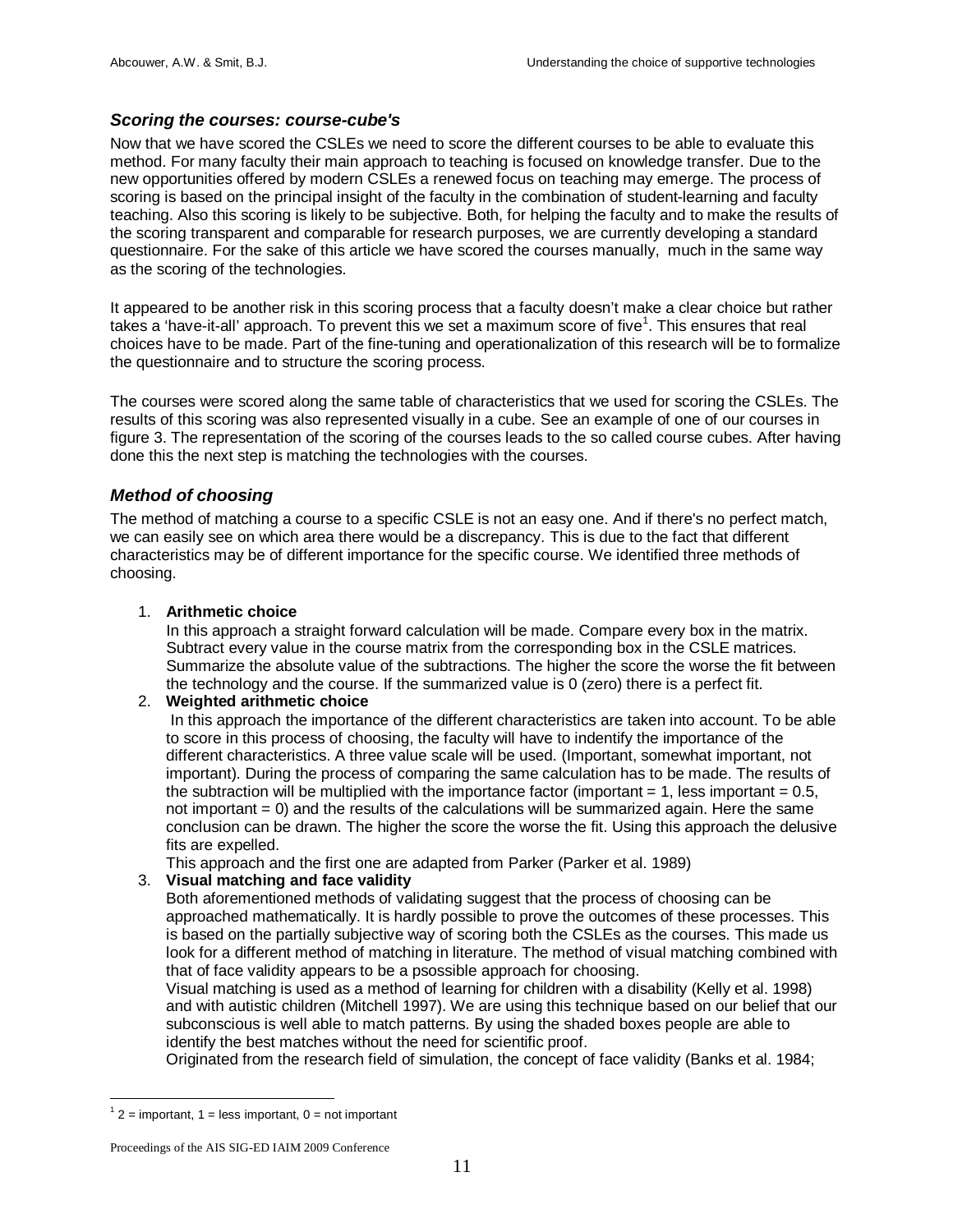Shannon 1975) can be used. We define face validity is a property of a process intended to match something. The process is said to have face validity if it "looks like" it is going to identify a good matching with it is supposed to match (definition based on the definition of Banks (Banks et al. 1984). Generally face validity means that it "looks like" it will work, as opposed to "has been shown to work". The faculty is asked to compare the boxes of his score and find the visual best fit with the boxes of the CSLEs. They will be able to visually identify the discrepancies in the boxes. At that point the teacher can decide that this discrepancy is not very relevant for this particular course or approach. If it is relevant it could lead the teacher to deciding to search for a technology which will support this area better.

The above described methods of choosing may easily lead to contradictory results. Based on our current knowledge it isn't possible to scientifically proof which method is best. Based on our experience it is our impression that the last method, although the less prescribing, doesn't lead to inferior results. The darkest and lightest area's are where the most significant differences should be found. Most probably these areas play a major role in the more intuitive method of choosing of visual matching. This method also emphasizes the partly subjective side of choosing.

Below we will describe three cases which we used to test the different approaches in choosing. For the three courses the results of the three analyses are described.

#### **IV. The cases**

As cases we scored three of the courses in our business-study curriculum. The courses were: Information Management (IM – 3<sup>rd</sup> yr Bachelor), Information Architecture and Information Infrastructure (IA – 2<sup>nd</sup> yr Bachelor) and Information Management in Practice (IMP – a Master course). For a description of the courses see below. The results of the scoring in course cubes is represented in figure 4



**Figure 3 The course-cubes of our cases**

#### *Course : Information Management.*

In the IM course, a third year bachelor course, we chose a business perspective for studying the Business-ICT relation. From this perspective, the students *examine* business requirements on information/communication and how these can be translated into technology solutions. When we score the course according to our method, it becomes clear that we use a social constructivism approach to learning. After a short and highly intensive introduction on IM, students are supposed to choose their own research theme as a "meaningful situation" based on their own interests. They work together in groups. This way of working means that the students interact highly. They do not learn solely from the teacher but also from each other.

Matching the course with the suggested CSLEs the most appropriate choice appears to be:

Using method 1: MediaWiki / Sharepoint / QuickPlace

Using method 2: SharePoint / QuickPlace/Blackboard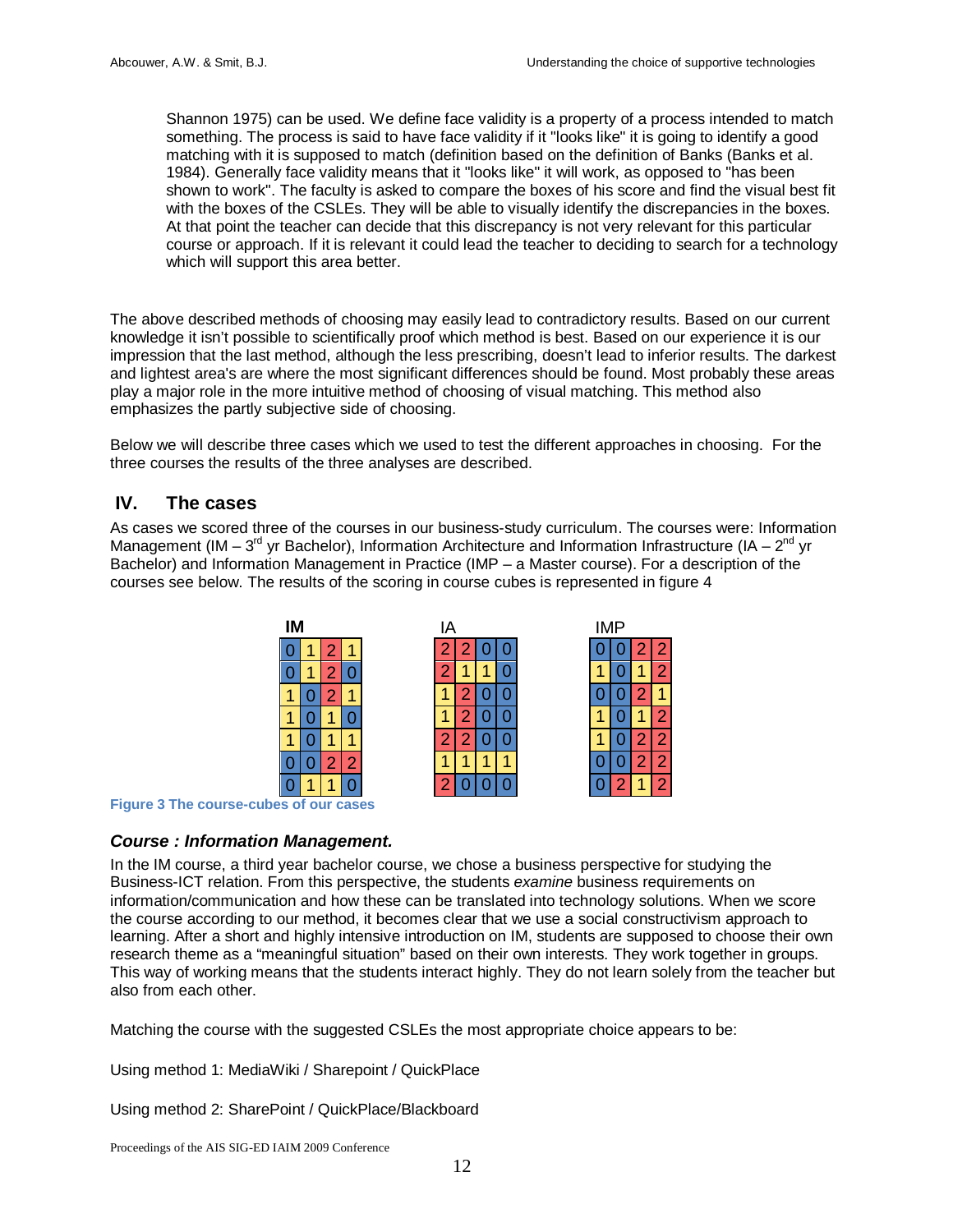Using method 3: MediaWiki / Quickplace

#### **Our past experience**

In individual sessions of this course in the past, based on gut feeling we used Blackboard and Quickplace. Blackboard does not facilitate students to add new information to the knowledge base of course material. This right is solely given to persons who are granted the instructor role. In this respect, using the discussion board facility of Blackboard is not a solution. Especially when building a knowledge base with students, reviews of the different sources of knowledge are a major objective and this knowledge base should be used in future courses, but copying the content of a course to a new Blackboard instance deletes all the discussions.

To us, this was a reason to switch over to Quickplace. In this environment you can create special sections where a complete independent authorization system is active. This much better facilitates the communication and feedback necessary for this learning approach.

Based on our current insights it was predictable that Blackboard should not fit. The fit between Quickplace and this course is much better. Based on our method of choosing we should advise the faculty to experiment with MediaWiki or Sharepoint in future editions of the course.

#### *Course: Information Architecture & Information Infrastructure*

In the Information Architecture & Information Infrastructure (IA & II) course, a second year bachelor course, the main focus is on the technology column of the AIM model. The students look at the business column from this perspective asking themselves what structural impact technology has on the business. When we score the course it is quite clear that a more cognitive approach of teaching is used.

Matching the course with the suggested CSLEs the most appropriate choice appears to be:

Using method 1: Blackboard / Moodle / Dokeos

Using method 2: Moodle / Blackboard / Dokeos

Using method 3: Blackboard / OLAT / Sakai

#### **Our past experience**

Throughout the years, we used the Blackboard environment. There was no reason to switch to a different environment. Originally, the IA & II course used the same learning environment as the Information management course, namely Blackboard. However, because of the more cognitive approach the limitations of the Blackboard environment were less of a hindrance. Looking at this course along the lines of our current insights, the use of Blackboard appears to be appropriate.

#### *Information management in practice*

In this masters course the students have to define a meaningful assignment for themselves. This is done in close collaboration with the group as a whole. The teachers are part of this group. The aim is find a real-world issue in which something related to information (in the widest sense) can be applied/used. During this process it's the aim to find other solutions then the obvious, and it might lead to a total redefinition of the actual problem at hand.

Beforehand we do not know what exactly will happen during the course, nor what will be the outcome.

Matching the course with the suggested CSLEs the most appropriate choice appears to be:

Using method 1: MediaWiki / Sharepoint /Quickplace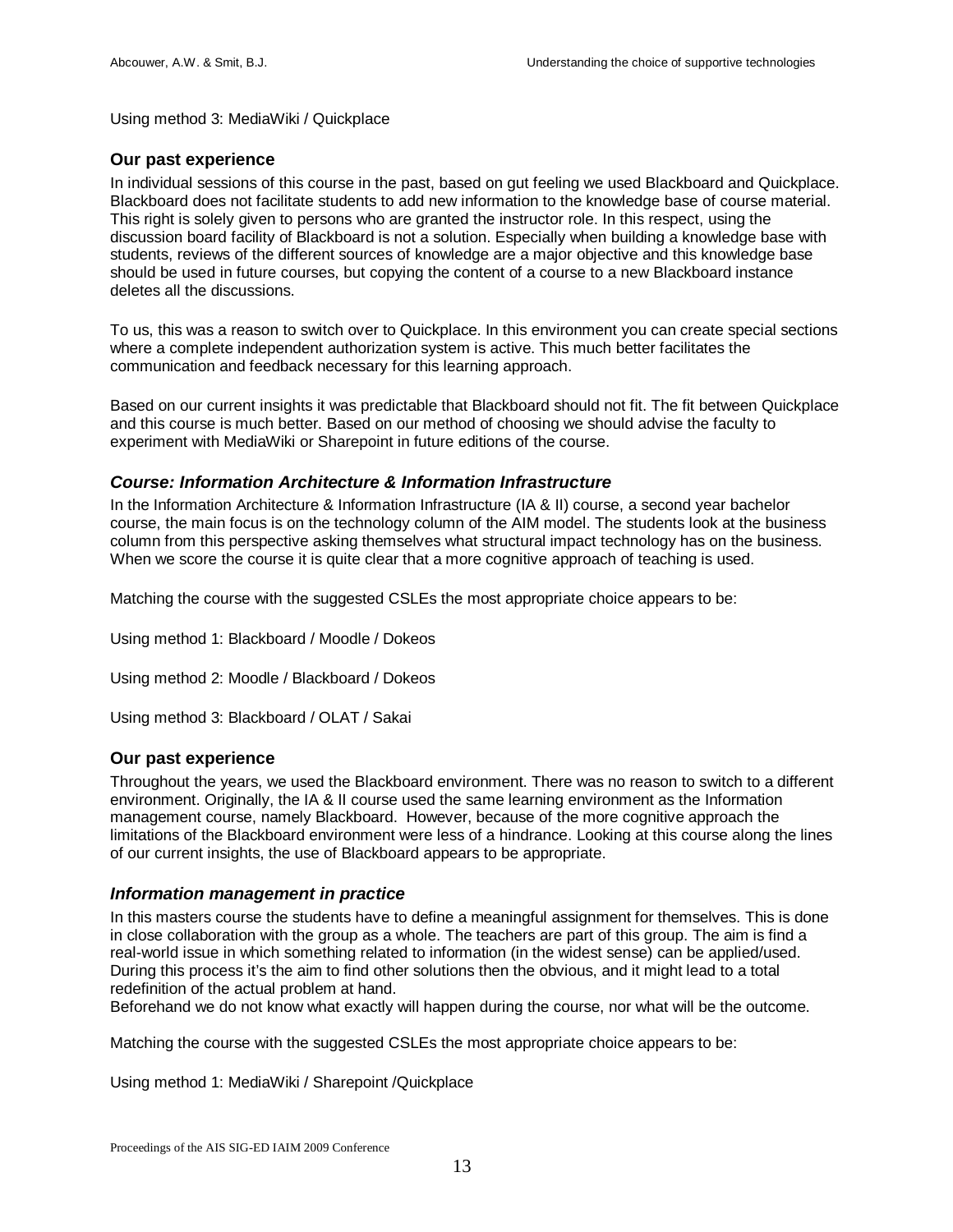#### Using method 2: SharePoint / Quickplace / Blackboard

Using method 3: MediaWiki

#### **Our past experience**

Initially we've started using Quickplace, which worked rather well. However in time there was a wish to change and see if we could find a better match. At that point in time we tried to use a blog and wiki. While it worked, there was a general dis-satisfaction. Mostly due to the lack of overview. Next we've used MediaWiki for some years. Interesting was that from a student perspective there was a fit, even though initially students always had to get used to the freedom. For the teachers MediaWiki proved to be even more troublesome in keeping track. This led us to switch in favor of a pure blogging solution based on WordPress<sup>[2](#page-14-0)</sup>. Based on our current insights we should advise the teachers to chose for MediaWiki again. Incorporating WordPress in our research might also be useful to decide whether this is an appropriate technology.

#### **V. Conclusion**

The description of the CSLEs illustrates that a clear cut description in terms of the characteristics of learning is not a simple task. The same issue arises when scoring the courses. This makes this procedure really complex. This complexity makes it valuable to structurize the process of matching.

To summarize the results of our research we will focus on the different items point by point.

With respect to the CSLEs:

- Birdseye view the technologies either have in behaviorist/cognitivist focus approach or a social constructivist/ connectivist focus.
- On details there are significant differences between the CSLEs, so only looking on learning approach is not sufficient for choosing a CSLE.

With respect to the courses:

- It is difficult to use a single learning approach. In most cases there will be some sort of mix.
- Even when using this method of choosing, the teacher decides the focus. This doesn't match well with social constructivism and connectivism where the students also influence their own learning process.

With respect to the matching:

- Matching some cases is surprisingly consistent, but in others vastly different. However there is no basis, yet, on which to prefer one method over the other.
- The visual method doesn't seem to lead to worse results. Advantage of the visual approach is that it doesn't lead to a false sense of security.
- Evaluating this method should be done by participatory observation, while choosing a technology.
- Based on our current insights the changing focus on teaching may lead to the necessity to reevaluate the ratings.

Finally, although we are aware of the fact that most institutions have a one-size-fits-all-policy regarding learning technologies, studying different CSLE's also taught us that if we don't provide the right tools students will start using generally available environments. These systems are outside the reach of the

<span id="page-14-0"></span> $2$  The last is not part of the main CSLEs Technologies we scored.

Proceedings of the AIS SIG-ED IAIM 2009 Conference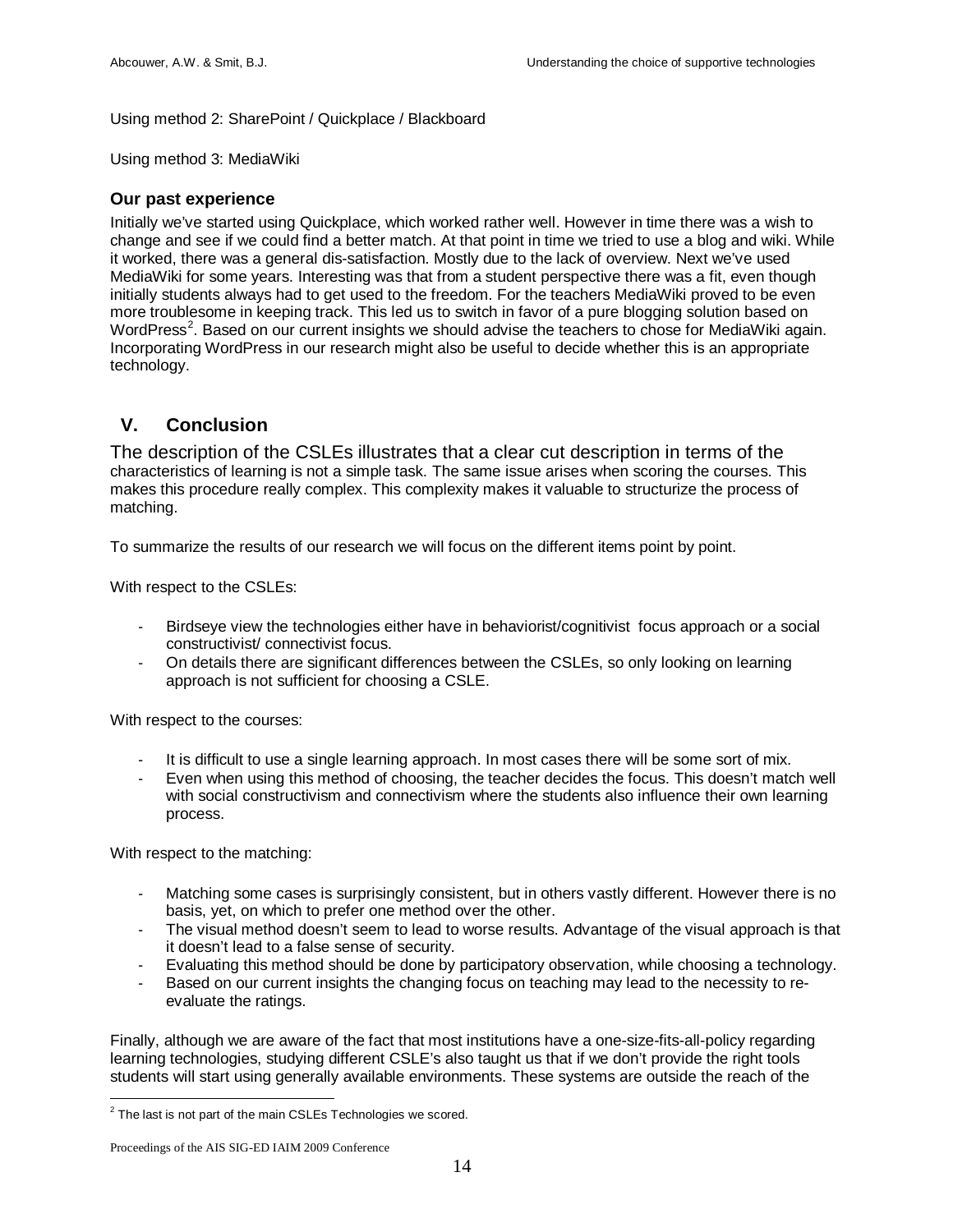institution and teacher. For us, this once more shows the necessity of a more fine-grained approach to using CSLE's in teaching.

In our view the most valuable outcome of this approach is that it leads to a better understanding of the basic elements on which the choice of a CSLE is based. In future research we will include other technologies, work on a better underpinning of our results.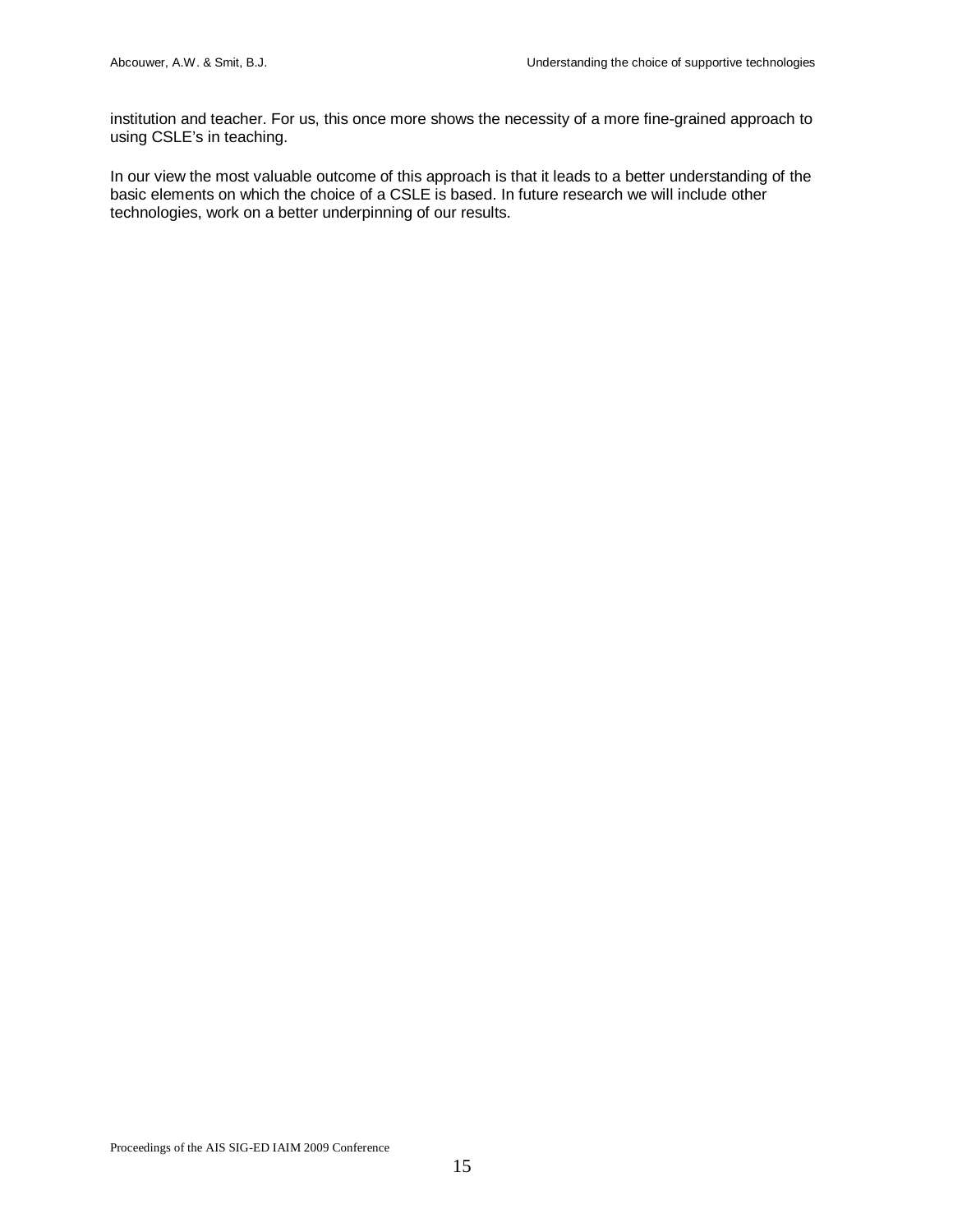## **VI. Appendices**

### *Appendix 1* Information Management

| IM | Course cube | Importance cube |   |                |   |  |   |  |
|----|-------------|-----------------|---|----------------|---|--|---|--|
|    | Char.       | В               |   | $C$ SC $Cn$    |   |  | B |  |
|    | KC          | 0               | 1 | $\overline{2}$ | 1 |  |   |  |
|    | C & Fb      | 0               | 1 | $\overline{2}$ |   |  | O |  |
|    | Lc          | 1               | 0 | $\overline{2}$ |   |  | 0 |  |
|    | OR & Refl   | 1               | 0 | 1              |   |  |   |  |
|    | MI          | 1               | 0 |                |   |  |   |  |
|    | Motiv       | 0               | 0 | 2              | 2 |  |   |  |
|    | RoleDiv     | 0               |   |                |   |  |   |  |

|                |   |   |                |                | IIIpulative cupe |           |           |
|----------------|---|---|----------------|----------------|------------------|-----------|-----------|
| Char.          | В | C | SC Cn          |                | B                | <b>SC</b> | <b>CN</b> |
| KC             |   | 1 | 2              | 1              |                  | 0,5       |           |
| C & Fb         | 0 | 4 | $\overline{2}$ | 0              |                  |           | 0,5       |
| Lc             | 1 |   | $\overline{2}$ | 4              |                  |           | 0,5       |
| OR & Refl      | 1 |   | 1              | ი              |                  | 0,5       |           |
| MI             |   |   |                |                |                  |           |           |
| Motiv          | 0 |   | 2              | $\overline{2}$ |                  |           |           |
| <b>RoleDiv</b> | 0 |   |                |                |                  |           |           |

Results of matching

| Method        |    |             | $\overline{2}$ |
|---------------|----|-------------|----------------|
| <b>MW</b>     | 14 | Sharepoint  | 15             |
| Sharepoint    | 17 | Qp          | 16             |
| Qp            | 20 | ВB          | 21             |
| Sakai         | 24 | <b>MW</b>   | 21             |
| Atutor        | 24 | Moodle      | 22             |
| Moodle        | 29 | <b>OLAT</b> | 22             |
| <b>OLAT</b>   | 31 | Sakai       | 23             |
| <b>Dokeos</b> | 32 | Atutor      | 23             |
| ΒB            | 35 | Dokeos      | 27             |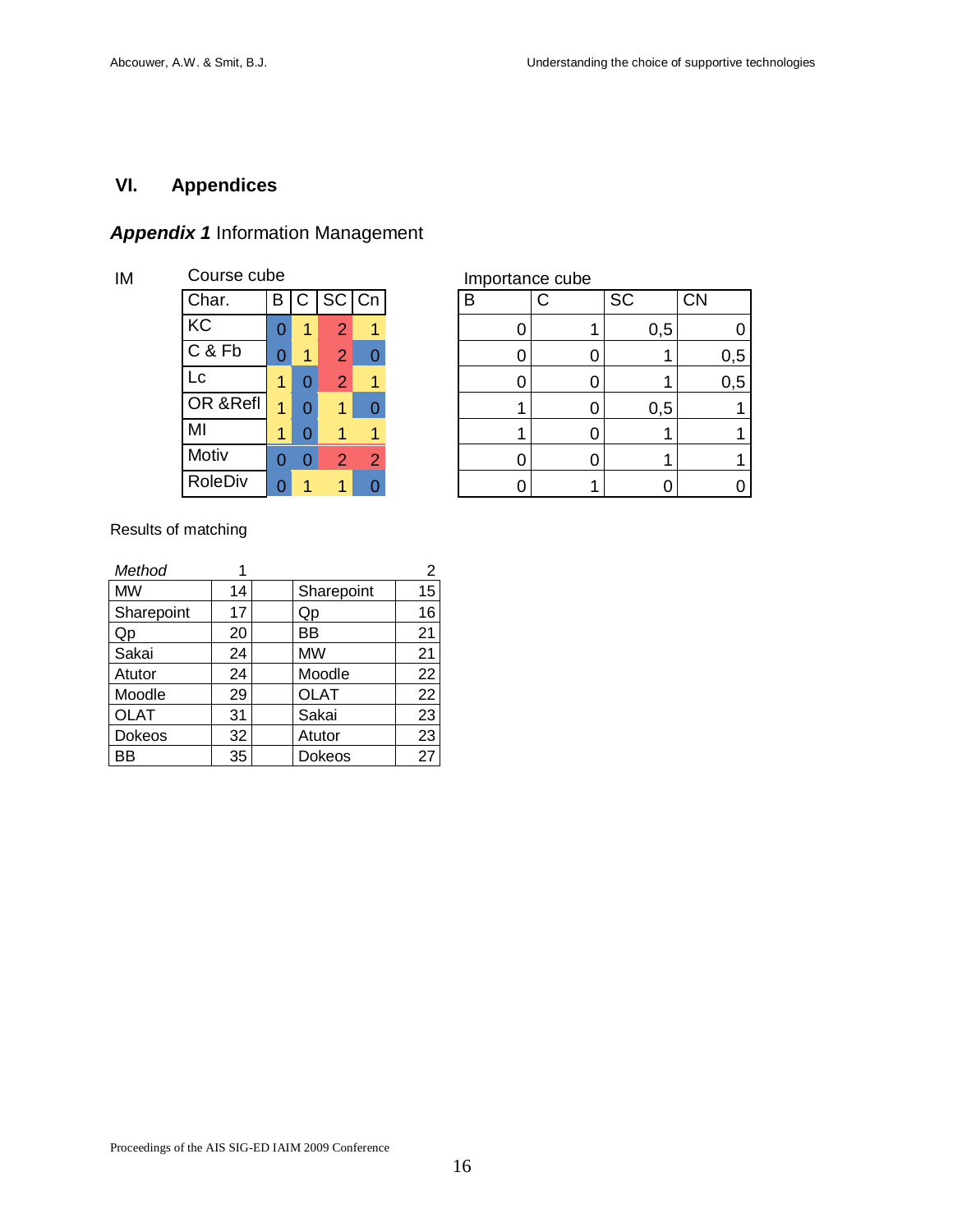## *Appendix 2* Information Architecture & Information Infrastructure

IA & II Course cube Importance cube

| Char.          | B              |                | $C$ SC $Cn$ |   |
|----------------|----------------|----------------|-------------|---|
| KC             | $\overline{2}$ | 2              | 0           | 0 |
| C & Fb         | $\overline{2}$ |                | 1           | 0 |
| Lc             |                | $\overline{2}$ | Ω           | 0 |
| OR &Refl       |                | $\overline{2}$ | 0           | 0 |
| MI             | $\overline{2}$ | $\overline{2}$ | 0           | 0 |
| Motiv          | 1              | 1              | 1           | 1 |
| <b>RoleDiv</b> | $\overline{2}$ | 0              | ი           | N |

| Char.    | B              | $\mathsf{C}$   | SC Cn |   | B   | $\mathsf{C}$ | SC  | <b>CN</b> |
|----------|----------------|----------------|-------|---|-----|--------------|-----|-----------|
|          |                |                |       |   |     |              |     |           |
| KC       | $\overline{2}$ | $\overline{2}$ | O     |   | 0,5 |              |     |           |
| C & Fb   | $\overline{2}$ |                | 1     |   | 0,5 |              |     |           |
| Lc       | 1              | 2              | ი     |   |     |              | 0,5 |           |
| OR &Refl | 1              | $\overline{2}$ | 0     | Λ | Ⴖ   |              |     |           |
| MI       | $\overline{2}$ | 2              | 0     |   | 0,5 |              |     |           |
| Motiv    |                |                | 1     |   |     |              | 0,5 | 0,5       |
| RoleDiv  | $\overline{2}$ |                | O     |   | 0,5 | 0            |     |           |

### Results of matching

| Method      |    |             | $\overline{2}$ |
|-------------|----|-------------|----------------|
| ВB          | 13 | Moodle      | 13             |
| Moodle      | 13 | ВB          | 17             |
| Dokeos      | 14 | Dokeos      | 18             |
| Sakai       | 14 | Sharepoint  | 19             |
| <b>OLAT</b> | 17 | Qp          | 20             |
| Atutor      | 18 | Sakai       | 20             |
| Qp          | 22 | Atutor      | 20             |
| Sharepoint  | 29 | <b>OLAT</b> | 21             |
| <b>MW</b>   | 40 | <b>MW</b>   | 26             |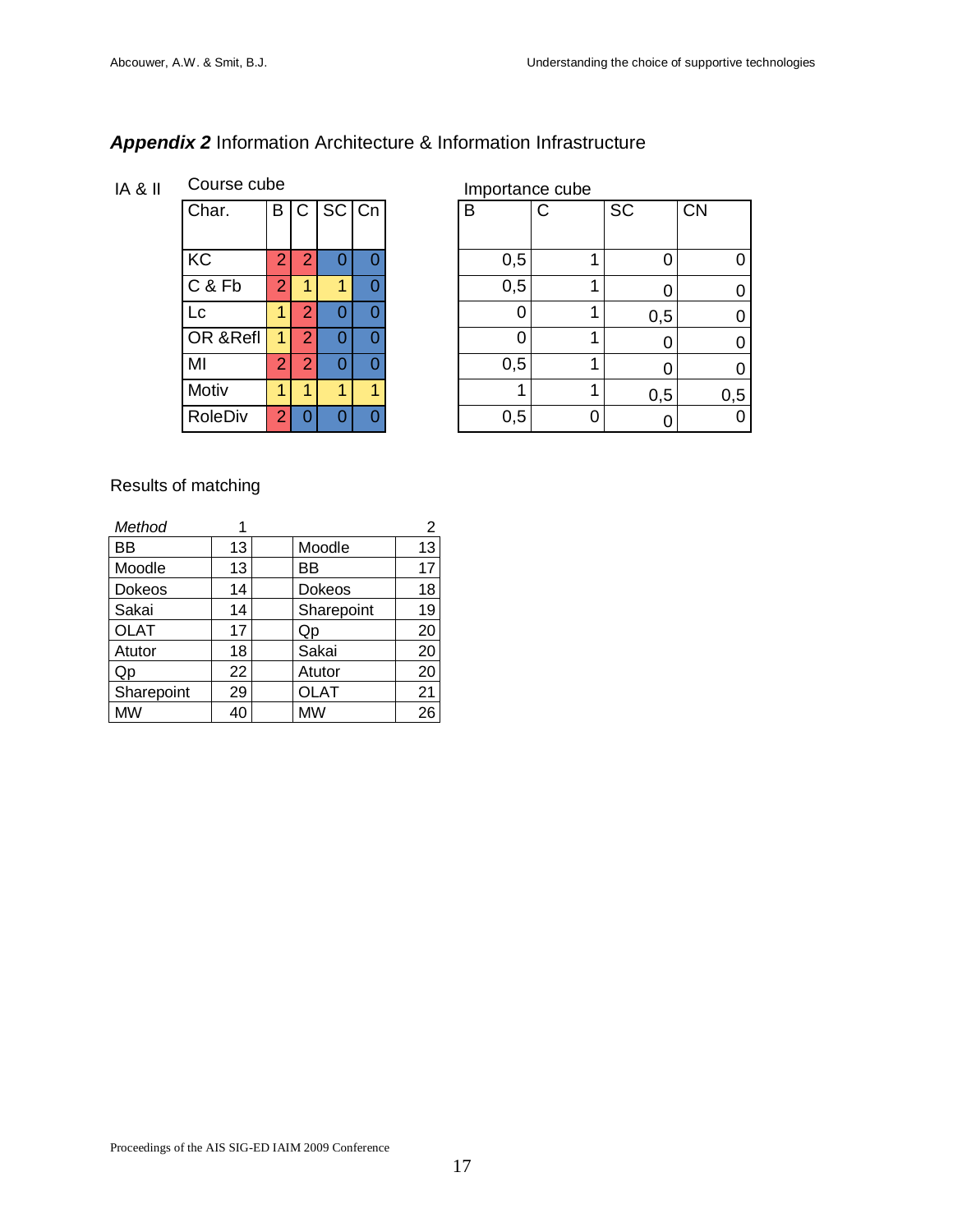### *Appendix 3* Information Management in Practice

### IMP Course cube Course cube Importance cube

| Char.          | B | C              | SC Cn          |                | B   | C   | $\overline{SC}$ | <b>CN</b> |
|----------------|---|----------------|----------------|----------------|-----|-----|-----------------|-----------|
|                |   |                |                |                |     |     |                 |           |
| KC             | 0 | Ω              | 2              | 2              |     | C   |                 | 0,5       |
| C & Fb         | 1 |                |                | ≘              | 0,5 | C   |                 |           |
| Lc             | 0 | 0              | $\overline{2}$ |                |     | 0   |                 | 0,5       |
| OR &Refl       | 1 | 0              | 1              | 2              |     | C   |                 | 1         |
| MI             |   | Ω              | 2              | ာ              | 0   | 0   |                 | 1         |
| Motiv          | 0 | 0              | 2              | 2              | C   | 0   |                 | 1         |
| <b>RoleDiv</b> | 0 | $\overline{2}$ |                | $\overline{2}$ | 0   | 0,5 |                 | 1         |
|                |   |                |                |                |     |     |                 |           |

Results of matching

| Method        |    |             | 2  |
|---------------|----|-------------|----|
| <b>MW</b>     | 7  | Sharepoint  | 14 |
| Sharepoint    | 18 | Qp          | 15 |
| Qp            | 29 | ВB          | 24 |
| Sakai         | 33 | <b>MW</b>   | 24 |
| Atutor        | 33 | Moodle      | 24 |
| Moodle        | 38 | Atutor      | 26 |
| <b>OLAT</b>   | 38 | <b>OLAT</b> | 26 |
| <b>Dokeos</b> | 39 | Sakai       | 28 |
| ΒB            | 44 | Dokeos      | 29 |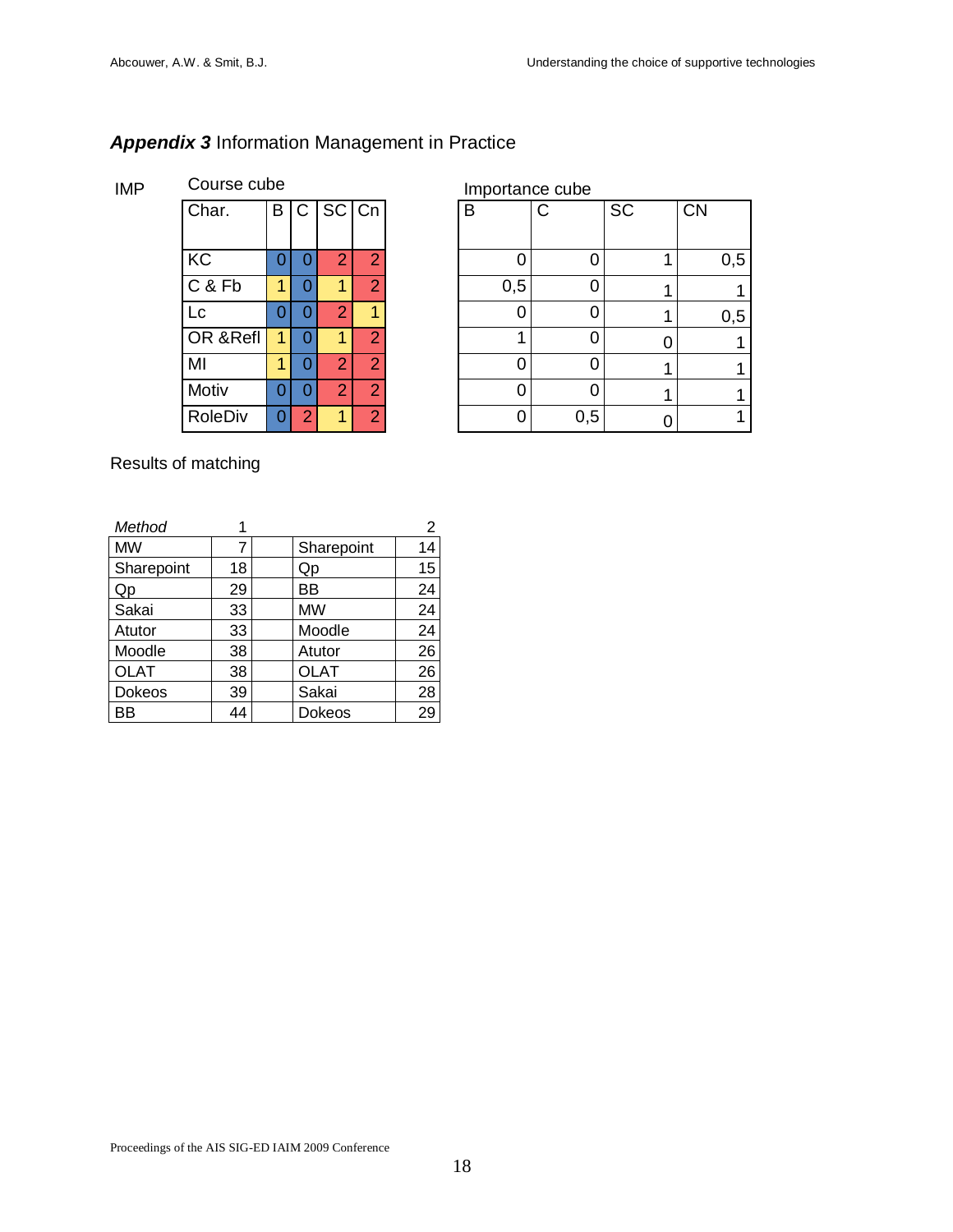## *Appendix 4* The visual matching

| The technologies                                                     |                                                         |                                                    |
|----------------------------------------------------------------------|---------------------------------------------------------|----------------------------------------------------|
|                                                                      |                                                         |                                                    |
| $\overline{2}$                                                       | $\overline{1}$                                          | $\overline{1}$                                     |
| $\overline{2}$                                                       | $\overline{2}$                                          | $\overline{1}$                                     |
| $\overline{0}$                                                       | $\overline{1}$                                          | $\overline{0}$                                     |
| 0                                                                    | 0                                                       | $\overline{1}$                                     |
| $\overline{1}$                                                       | $\overline{2}$                                          | $\overline{1}$                                     |
| $\overline{2}$                                                       | $\overline{1}$                                          | $\overline{1}$                                     |
| $\overline{0}$                                                       | $\overline{1}$                                          | $\overline{1}$                                     |
| $\overline{0}$                                                       | $\Omega$                                                | 0                                                  |
| $\overline{0}$                                                       | $\overline{2}$                                          | $\overline{1}$                                     |
| $\overline{2}$                                                       | $\overline{0}$                                          | $\overline{0}$                                     |
| $\overline{2}$                                                       | $\overline{1}$                                          | $\overline{1}$                                     |
| $\overline{0}$                                                       | 0                                                       | 0                                                  |
| $\overline{0}$                                                       | $\overline{1}$                                          | $\overline{1}$                                     |
| $\overline{0}$                                                       | $\overline{2}$                                          | $\overline{1}$                                     |
| $\overline{2}$                                                       | $\overline{1}$                                          | $\overline{2}$                                     |
| $\overline{0}$                                                       | 0                                                       | 0                                                  |
| $\overline{0}$                                                       | $\overline{2}$                                          | $\overline{0}$                                     |
| $\overline{1}$                                                       | $\overline{0}$                                          | $\overline{0}$                                     |
| $\overline{2}$                                                       | $\overline{0}$                                          | $\overline{1}$                                     |
| $\overline{0}$                                                       | $\overline{1}$                                          | $\overline{0}$                                     |
| $\overline{2}$                                                       | $\overline{2}$                                          | $\overline{1}$                                     |
| $\overline{2}$                                                       | $\overline{0}$                                          | $\overline{0}$                                     |
| $\overline{O}$                                                       | $\overline{2}$                                          | $\overline{0}$                                     |
| $\overline{0}$                                                       | 0                                                       | $\overline{1}$                                     |
| $\overline{2}$                                                       | $\overline{2}$                                          | $\overline{2}$                                     |
| $\overline{2}$                                                       | 1                                                       | 1                                                  |
| $\overline{1}$                                                       | 0                                                       | $\mathbf{1}$                                       |
| (a) Blackboard                                                       | (d) Moodle                                              | (g) Sharepoint                                     |
| $\overline{1}$<br>$\overline{2}$<br>$\overline{O}$                   | $\overline{2}$<br>$\Omega$<br>Ω                         | $\mathbf{1}$<br>$\overline{1}$                     |
| $\overline{2}$<br>$\overline{0}$<br>O                                | $\overline{2}$                                          | 1<br>2                                             |
| Ó                                                                    | $\overline{2}$                                          | $\overline{2}$                                     |
| $\overline{0}$                                                       | $\overline{2}$                                          | $\overline{1}$                                     |
| $\overline{1}$                                                       | $\overline{0}$                                          | 1                                                  |
| $\hat{\mathbf{0}}$                                                   | $\overline{1}$                                          | $\overline{a}$                                     |
| $\overline{1}$                                                       | $\overline{2}$                                          | $\overline{1}$                                     |
| $\overline{1}$                                                       | 1                                                       | $\overline{1}$                                     |
| $\overline{1}$                                                       | 0                                                       | 0                                                  |
| $\overline{0}$                                                       | $\overline{2}$                                          | $\overline{a}$                                     |
| $\overline{1}$                                                       | $\overline{1}$                                          | $\overline{1}$                                     |
| $\overline{1}$                                                       | 1                                                       | $\overline{2}$                                     |
| $\overline{0}$                                                       | 1                                                       | 1                                                  |
| $\overline{1}$<br>$\overline{1}$<br>$\overline{0}$<br>$\overline{0}$ | $\overline{2}$<br>$\overline{2}$<br>$\overline{0}$<br>0 | $\overline{1}$<br>$\overline{c}$<br>$\overline{2}$ |
| $\overline{1}$<br>$\overline{2}$<br>$\overline{1}$                   | $\overline{2}$                                          | $\overline{2}$<br>$\overline{2}$<br>$\overline{1}$ |
| QuickPlace<br>(b)                                                    | (e) Dokeos                                              | (h) Atutor                                         |
| $\overline{1}$                                                       | $\mathbf{1}$                                            | $\mathbf{1}$                                       |
| $\overline{2}$                                                       | $\overline{2}$                                          | $\overline{a}$                                     |
| $\overline{2}$                                                       | $\overline{2}$                                          | $\overline{2}$                                     |
| Ō                                                                    | $\overline{1}$                                          | $\overline{1}$                                     |
| $\overline{0}$                                                       | $\overline{2}$                                          | $\overline{1}$                                     |
| $\overline{1}$                                                       | $\overline{1}$                                          | $\overline{1}$                                     |
| $\overline{2}$                                                       | $\overline{2}$                                          | $\overline{2}$                                     |
| $\overline{0}$                                                       | 0                                                       | $\overline{1}$                                     |
| $\overline{0}$                                                       | $\overline{2}$                                          | $\overline{0}$                                     |
| $\overline{2}$                                                       | $\overline{1}$                                          | $\overline{2}$                                     |
| $\overline{2}$                                                       | $\overline{1}$                                          | $\overline{2}$                                     |
| $\overline{0}$                                                       | $\Omega$                                                | 0                                                  |
| $\overline{2}$                                                       | $\overline{1}$                                          | $\overline{2}$                                     |
| $\overline{1}$                                                       | $\overline{1}$                                          | $\overline{1}$                                     |
| $\overline{1}$                                                       | $\overline{1}$                                          | $\overline{2}$                                     |
| $\overline{0}$                                                       | $\Omega$                                                | $\overline{0}$                                     |
| $\overline{2}$                                                       | $\overline{2}$                                          | $\overline{1}$                                     |
| $\overline{1}$                                                       | $\overline{1}$                                          | $\overline{1}$                                     |
| $\overline{2}$                                                       | $\overline{1}$                                          | $\overline{2}$                                     |
| $\overline{0}$                                                       | $\overline{2}$                                          | $\overline{0}$                                     |
| $\overline{0}$                                                       | $\overline{2}$                                          | $\overline{2}$                                     |
| $\overline{2}$                                                       | $\overline{1}$                                          | $\overline{2}$                                     |
| $\overline{2}$                                                       | $\overline{1}$                                          | $\overline{0}$                                     |
| $\overline{0}$                                                       | $\overline{2}$                                          | $\overline{0}$                                     |
| $\overline{1}$                                                       | $\overline{2}$                                          | $\overline{1}$                                     |
| $\overline{2}$                                                       | $\overline{1}$                                          | $\overline{2}$                                     |
| $\Omega$                                                             | $\overline{1}$                                          | $\overline{2}$                                     |
| $\overline{0}$                                                       | 0                                                       | ი                                                  |
| (c) MediaWiki                                                        | (f) Sakai                                               | (i) OLAT                                           |
|                                                                      |                                                         |                                                    |
|                                                                      |                                                         |                                                    |
|                                                                      |                                                         |                                                    |
| The courses                                                          |                                                         |                                                    |
| IM                                                                   | IA                                                      | <b>IMP</b>                                         |
| $\mathbf{1}$                                                         | $\overline{a}$                                          | $\overline{\mathbf{c}}$                            |
| $\overline{\mathbf{c}}$                                              | $\overline{2}$                                          | $\overline{c}$                                     |
| $\mathbf{1}$                                                         | $\mathbf 0$                                             | 0                                                  |
| O                                                                    | 0                                                       | O                                                  |
|                                                                      |                                                         |                                                    |
| $\mathbf{1}$<br>Ų<br>$\angle$<br>Ų                                   | $\mathbf{1}$<br>$\mathbf{1}$<br>Z                       | $\mathbf{1}$<br>$\mathbf{1}$<br>Z                  |
| $\overline{2}$                                                       | $\overline{0}$                                          | $\overline{2}$                                     |
| $\overline{0}$                                                       | $\overline{2}$                                          | $\overline{0}$                                     |
| $\overline{1}$                                                       | $\overline{0}$                                          | $\overline{1}$                                     |
| $\overline{1}$                                                       | $\overline{1}$                                          | $\overline{0}$                                     |
| $\overline{1}$                                                       | $\overline{2}$                                          | $\overline{1}$                                     |
| $\mathbf{1}$                                                         | $\overline{0}$                                          | $\mathbf{1}$                                       |
| $\overline{0}$                                                       | $\overline{0}$                                          | $\overline{0}$                                     |
| $\overline{0}$                                                       | $\mathbf{1}$                                            | $\overline{a}$                                     |
| $\overline{1}$                                                       | $\overline{0}$                                          | $\overline{2}$                                     |
| $\overline{1}$                                                       | $\overline{2}$                                          | $\overline{0}$                                     |
| $\overline{1}$                                                       | $\overline{2}$                                          | $\overline{c}$                                     |
| $\overline{0}$                                                       | $\overline{0}$                                          | $\overline{1}$                                     |
| $\overline{2}$                                                       | $\overline{1}$                                          | $\overline{2}$                                     |
| $\overline{0}$                                                       | $\overline{1}$                                          | $\overline{a}$                                     |
| $\overline{2}$                                                       | $\mathbf{1}$                                            | $\overline{0}$                                     |
| $\mathbf{0}$                                                         | $\overline{1}$                                          | $\overline{0}$                                     |
| $\overline{0}$                                                       | $\overline{0}$                                          | $\overline{2}$                                     |
| $\overline{0}$                                                       | $\overline{2}$                                          | $\overline{1}$                                     |
| $\overline{1}$                                                       | $\overline{0}$                                          | $\overline{2}$                                     |
| $\overline{1}$                                                       | $\overline{0}$                                          | 0                                                  |
|                                                                      |                                                         |                                                    |
|                                                                      |                                                         |                                                    |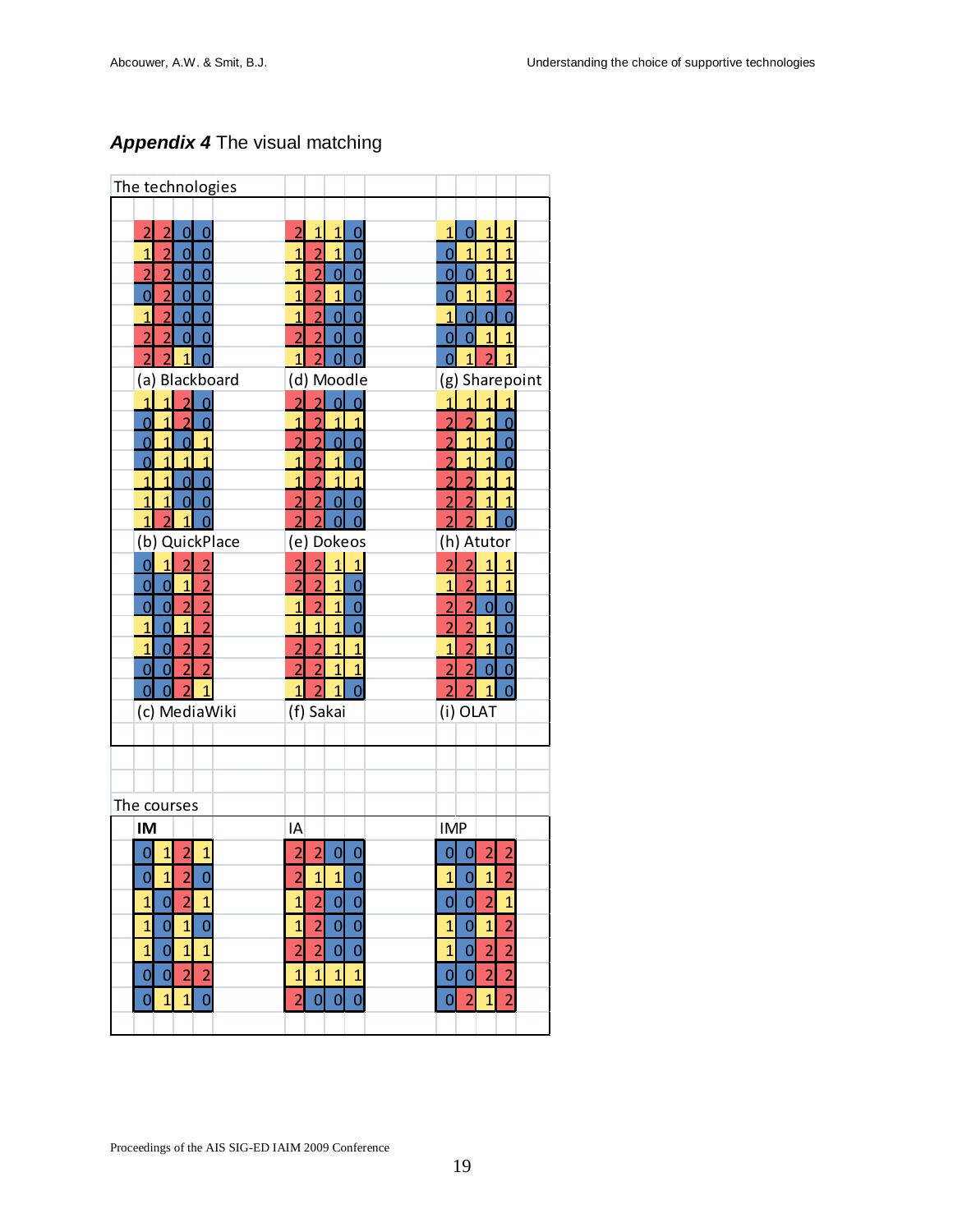### **References**

- Abcouwer, A., and Abcouwer, K. "E-Learning in a Natural Learning Setting," in: *ICIS-ICIER conference,* T. Schambach (ed.), Las Vegas, 2006, pp. 26-36.
- Abcouwer, A., and Smit, B. "The proof of the pudding is in the eating," in: *ICIS-ICIER conference,* T.Schambach (ed.), Montreal, 2007.
- Abcouwer, A., and Smit, B. "Choosing a Supporting Technology for Learning a preliminary approach," in: *ICIS-ICIER conference,* T. Schambach (ed.), Paris, 2008.
- Abcouwer, A., and Truijens, J. "Natural Learning and Information Management Curriculum Design," ICIS-ICIER conference, Washington DC 2004.
- Armstrong, T. "Multiple Intelligences: Seven Ways to Approach Curriculum," *Educational Leadership* (52:3) 1994, pp 26-28.
- Banks, J., and Carson, J.S. *Discrete event system simulation* Prentice Hall, Englewood Cliffs, NJ, 1984, p. Medium: X; Size: Pages: 514.
- Bartlett, S., and Burton, D. *Introduction to education studies* Sage Pubns Ltd, 2007.
- Checkley, K. "The First Seven... and the Eighth A Conversation with Howard Gardner," *Educational Leadership* (55) 1997, pp 8-13.
- Cole, S., and Lightfoot, C. *The development of children* Worth Pub, 2004.
- Coopman, S. "A critical examination of Blackboard's e-learning environment," *First Monday* (14:6-1) 2009.
- Dörnyei, Z. "Motivation in action: Towards a process-oriented conceptualisation of student motivation," *British Journal of Educational Psychology* (70) 2000, pp 519- 538.
- Emst, A. *Koop een auto op de sloop. Paradigmashift in het onderwijs* APS, Utrecht, 2002.
- Gardner, H. *Frames of mind: The theory of multiple intelligences* Basic Books, New York, 1993.
- Gardner, H. *Intelligence reframed: Multiple intelligences for the 21st century* Basic Books, New York, 1999.
- Goot van der, E. "Leren en ict in het hoger onderwijs; het verbeteren van de inzet van geïntegreerde e-learning en elektronische leeromgevingen in het hoger